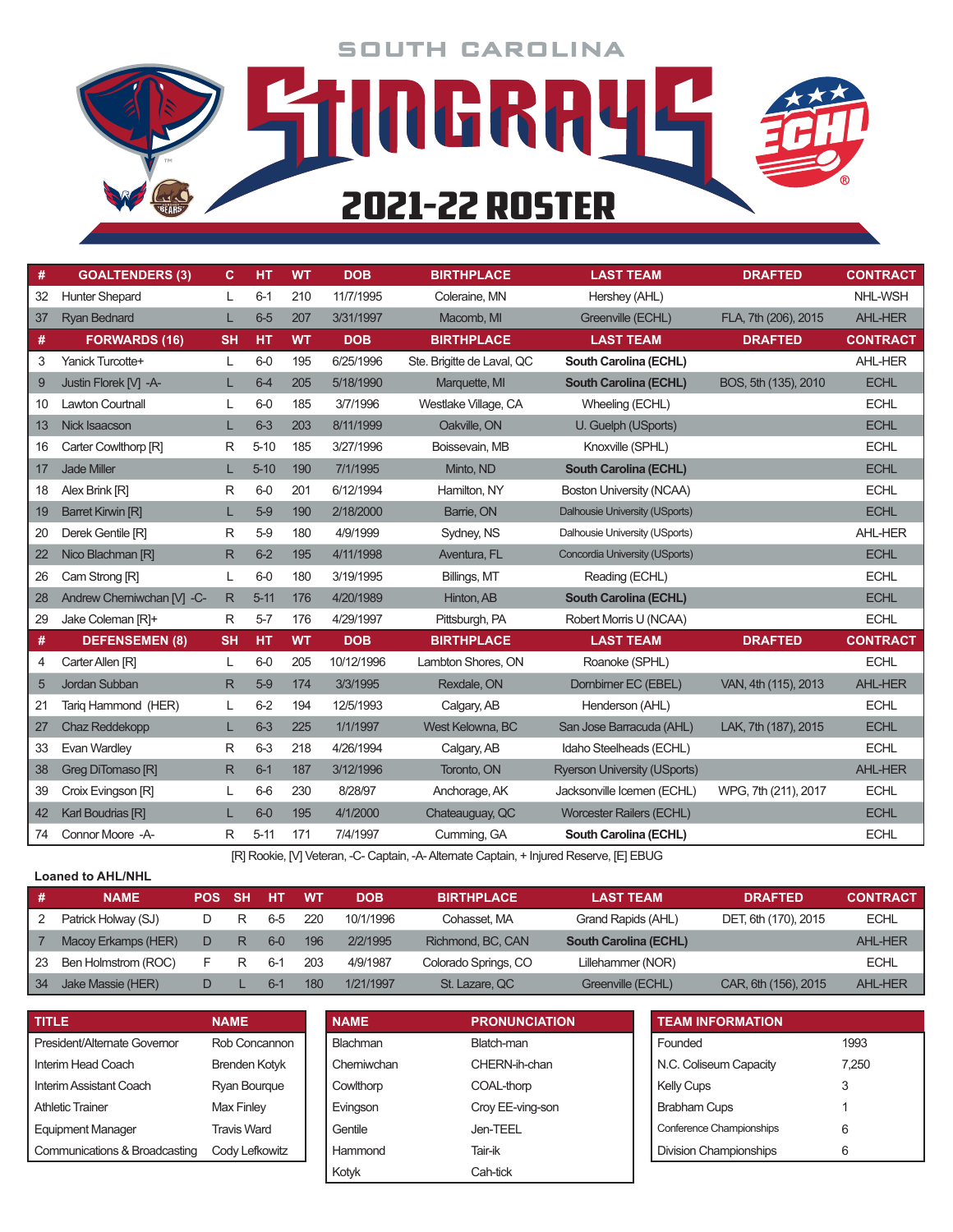



#### **BRENDEN KOTYK Interim Head Coach and Director of Hockey Operations**

Brenden Kotyk was named the Stingrays' interim head coach on March 7, 2022. The 30-year-old was hired as the team's Assistant Coach and Manager of Hockey Operations in November of 2020, beginning his coaching career. He helped oversee the defense of the club for the last season and a half, helping the Stingrays to the Kelly Cup Finals last season before falling to the Fort Wayne Komets.

Prior to joining the Stingrays organization, Kotyk completed a three-year professional playing career, spending the 2018-19 and 2019-20 seasons on the back end for the Toledo Walleye, appearing in 50 games during each campaign. A native of Regina, Saskatchewan, Kotyk began his pro career in 2017-18 with the AHL's Harford Wolfpack and also spent time in the ECHL with the Greenville Swamp Rabbits. While with Toledo, Kotyk suited up for 24 postseason games in 2019 as part of a run to the Kelly Cup Finals which included a Western Conference Championship.

Before turning pro, Kotyk played collegiately at the University of Minnesota-Duluth from 2014-17 as well as The College of St. Scholastica during 2013-14. He helped UMD to NCAA Tournament appearances in all three of his seasons with the Bulldogs, including an appearance in the Frozen Four and National Championship game in 2017.

2021-22 NOTES: Pro Head Coaching Debut 1/7 @ FLA... Named Interim Head Coach 3/7... First Career Win 3/16 vs. GRN...

# **RYAN BOURQUE**

#### **Interim Assistant Coach and Manager of Hockey Operations**

Bourque joined the Rays' hockey operations staff on March 7, 2022, beginning his coaching career.

The 31-year-old recently completed a nine-year professional playing career, spending 2011-2016 with the Connecticut Whale/Hartford Wolf Pack in the AHL, 2016-2018 with the Hershey Bears, 2017-2020 with the Bridgeport Sound Tigers, and four games in 2020 with the Charlotte Checkers before retiring after the season. A native of Topsfeld, Massachusettes, Bourque, the son of Hall of Famer Ray Bourque, got his call to the NHL for one game on April 9, 2015 for the New York Rangers.

Prior to turning pro, Bourque played two seasons for the US National Team Development Program in the NAHL before joining the Québec Remparts of the QMJHL. Bourque was a part of the 2008 US U18 WJC Bronze Medal, 2009 U18 WJC Gold Medal, 2010 U20 WJC Gold Medal, and 2011 U20 WJC Bronze Medal for Team USA

2021-22 NOTES: Named Interim Assistant Coach 3/7...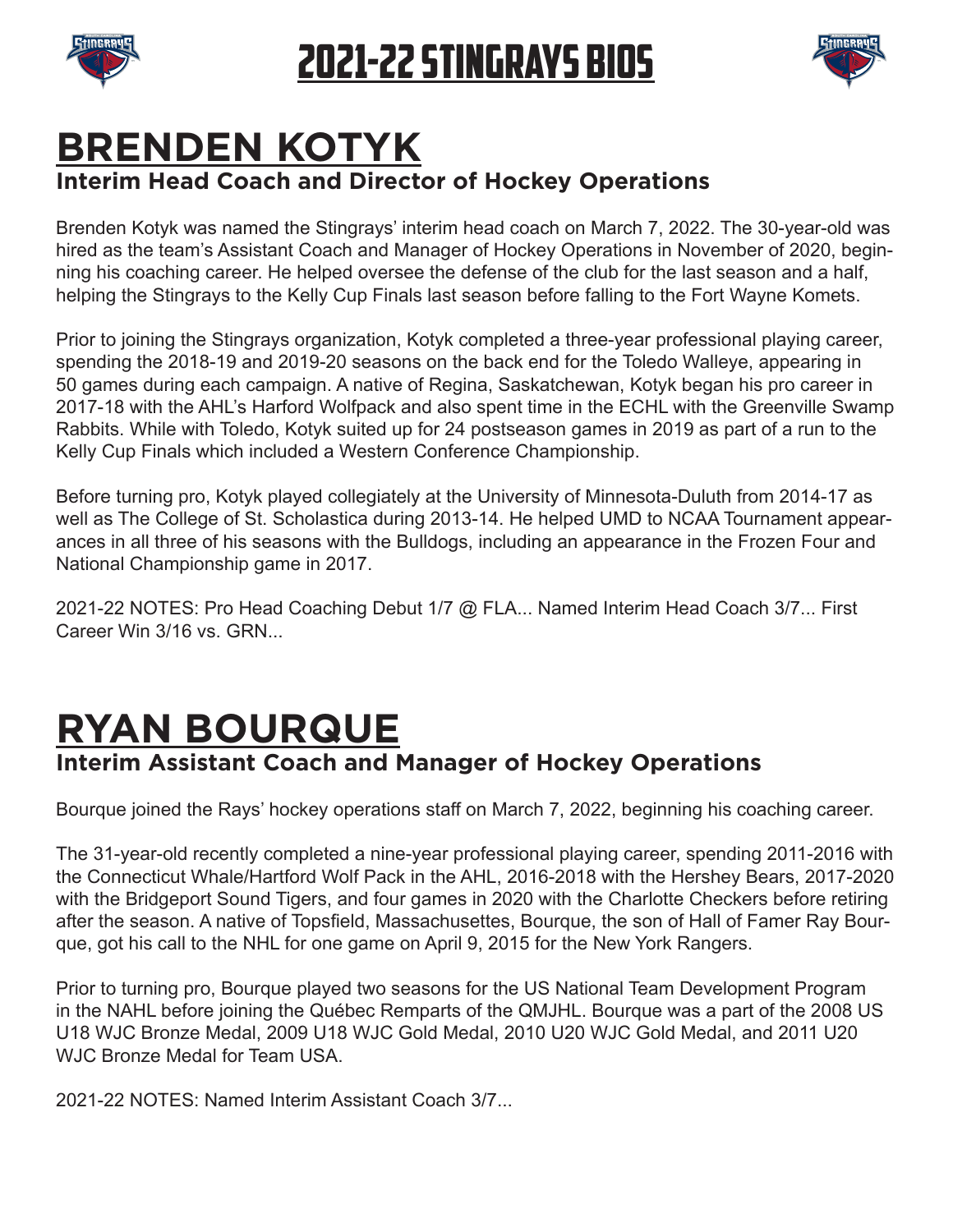



# **Carter Allen - D**<br>Rook

**Shoots** Left **HT** 6.0 **WT** 205 **DOB** 10/12/96 **Hometown** Lambton Shores, ON

**Contract** ECHL

|               |                                 |                                   | ---------- Regular Season --------- |                  |              |              |            |       |           |   |   |                |            |
|---------------|---------------------------------|-----------------------------------|-------------------------------------|------------------|--------------|--------------|------------|-------|-----------|---|---|----------------|------------|
| <b>Season</b> | Team                            | League                            | <b>GP</b>                           | G                | A            | <b>Pts</b>   | <b>PIM</b> | $+/-$ | <b>GP</b> | G | A | <b>Pts</b>     | <b>PIM</b> |
| 2015-16       | <b>Wellington Dukes</b>         | OJHL                              | 54                                  | 2                | 11           | 13           | 68         |       | 11        | 0 | 3 | 3              | 2          |
| 2016-17       | <b>Wellington Dukes</b>         | OJHL                              | 51                                  | 2                | 13           | 15           | 32         |       | 12        | 3 | 1 | $\overline{4}$ | 8          |
| 2017-18       | <b>SUNY-Oswego</b>              | <b>NCAA III</b>                   | 26                                  | 0                | 5            | 5            | 16         |       |           |   |   |                |            |
| 2018-19       | <b>SUNY-Oswego</b>              | <b>NCAA III</b>                   | 28                                  | 2                | 6            | 8            | 20         |       |           |   |   |                |            |
| 2019-20       | <b>SUNY-Oswego</b>              | <b>NCAA III</b>                   | 27                                  | 2                |              | 9            | 43         |       |           |   |   |                |            |
| 2021-22       | <b>Roanoke Rail Yard Dawgs</b>  | <b>SPHL</b>                       | 1                                   | $\Omega$         | $\mathbf{0}$ | $\mathbf{0}$ | 0          | $-2$  |           |   |   |                |            |
| 2021-22       | <b>South Carolina Stingrays</b> | <b>ECHL</b>                       | 49                                  | 0                |              | 7            | 41         | $-12$ |           |   |   |                |            |
|               |                                 | <b>ECHL TOTALS</b>                | 49                                  | 0                | 7            | 7            | 41         | $-12$ |           |   |   |                |            |
|               |                                 | <b>SPHL TOTALS</b>                | 1                                   | 0                | 0            | 0            | 0          | $-2$  |           |   |   |                |            |
|               | <b>PROFESSIONAL TOTALS</b>      |                                   |                                     | $\boldsymbol{0}$ | 7            | 7            | 41         | $-14$ |           |   |   |                |            |
|               | OJHL TOTALS                     |                                   |                                     |                  | 24           | 28           | 100        |       |           |   |   |                |            |
|               | <b>NCAA III TOTALS</b>          | 81                                | 4                                   | 18               | 22           | 79           |            |       |           |   |   |                |            |
|               | 2021-22 Notes: Signed 10/18/21  | First pro point $\omega$ lax 11/6 |                                     |                  |              |              |            |       |           |   |   |                |            |

**2021-22 Notes:** Signed 10/18/21... First pro point @ Jax 11/6

**Career Notes/Accolades:**

#### **#5 Jordan Subban - D**

| <b>Shoots</b>   | Right                           |                       | HT 5.9                                |                | <b>WT</b> 175  |            |                                      | <b>DOB 3/3/95</b> |                          |                | Hometown     | Rexdale, ON              |                |
|-----------------|---------------------------------|-----------------------|---------------------------------------|----------------|----------------|------------|--------------------------------------|-------------------|--------------------------|----------------|--------------|--------------------------|----------------|
| <b>Contract</b> | AHL-HER                         |                       |                                       | <b>Drafted</b> |                |            | VAN, 2013, Rd. 4 (#114)              |                   |                          |                |              |                          |                |
|                 |                                 |                       |                                       |                |                |            | ---------- Regular Season ---------- |                   |                          |                |              |                          |                |
| Season          | <b>Team</b>                     | League                | <b>GP</b>                             | G              | А              | <b>Pts</b> | <b>PIM</b>                           | $+/-$             | <b>GP</b>                | G              | Α            | <b>Pts</b>               | <b>PIM</b>     |
| 2011-12         | <b>Belleville Bulls</b>         | OHL                   | 56                                    | 5              | 15             | 20         | 31                                   | $-23$             | 5                        | 0              | 0            | 0                        | $\overline{4}$ |
| $2012 - 13$     | <b>Belleville Bulls</b>         | OHL                   | 68                                    | 15             | 36             | 51         | 47                                   | 22                | 17                       | $\overline{c}$ | 3            | 5                        | 20             |
| 2013-14         | <b>Belleville Bulls</b>         | OHL                   | 66                                    | 12             | 30             | 42         | 63                                   | $-11$             | $-$                      |                | $-$          | --                       |                |
| 2014-15         | <b>Belleville Bulls</b>         | OHL                   | 63                                    | 25             | 27             | 52         | 62                                   | $-12$             | 4                        | 3              | 0            | 3                        | 2              |
| 2015-16         | <b>Utica Comets</b>             | <b>AHL</b>            | 67                                    | 11             | 25             | 36         | 38                                   | $-5$              | 4                        | $\overline{2}$ | $\mathbf{1}$ | 3                        | 2              |
| 2016-17         | <b>Utica Comets</b>             | <b>AHL</b>            | 65                                    | 16             | 20             | 36         | 36                                   | $-12$             |                          |                |              |                          |                |
| 2017-18         | <b>Utica Comets</b>             | <b>AHL</b>            | 16                                    | $\Omega$       | 5              | 5          | 13                                   | $-3$              |                          |                |              | --                       |                |
| 2017-18         | <b>Ontario Reign</b>            | <b>AHL</b>            | 36                                    | 4              | $\overline{4}$ | 8          | 53                                   | $-9$              | $\overline{\phantom{a}}$ | --             | --           | $\overline{\phantom{a}}$ |                |
| 2018-19         | <b>Toronto Marlies</b>          | <b>AHL</b>            | 48                                    | 3              | 15             | 18         | 25                                   | $-1$              |                          |                |              |                          |                |
| 2019-20         | <b>Dornbirn EC</b>              | Austria               | 47                                    | 5              | 11             | 16         | 39                                   | $-21$             |                          |                |              |                          |                |
| 2020-21         | <b>DID NOT PLAY</b>             | <b>DNP</b>            | $\hspace{0.05cm}$ – $\hspace{0.05cm}$ |                | --             | --         | $-$                                  |                   |                          |                |              |                          |                |
| 2021-22         | <b>South Carolina Stingrays</b> | <b>ECHL</b>           | 46                                    | 6              | 13             | 19         | 61                                   | $-20$             |                          |                |              |                          |                |
|                 |                                 | <b>ECHL TOTALS</b>    | 46                                    | 6              | 13             | 19         | 61                                   | $-20$             |                          |                |              |                          |                |
|                 |                                 | <b>AHL TOTALS</b>     | 233                                   | 34             | 69             | 103        | 165                                  | $-30$             | 4                        | $\overline{2}$ | 1            | $\mathbf{3}$             | 2              |
|                 |                                 | <b>AUSTRIA TOTALS</b> | 47                                    | 5              | 11             | 16         | 41                                   | $-21$             |                          |                |              |                          |                |
|                 | <b>PROFESSIONAL TOTALS</b>      |                       | 326                                   | 45             | 93             | 138        | 267                                  | $-71$             | 4                        | $\overline{2}$ | 1            | $\mathbf{3}$             | 2              |
|                 |                                 | OHL TOTALS            | 253                                   | 57             | 108            | 165        | 203                                  | $-24$             | 26                       | 5              | 3            | 8                        | 26             |

**2021-22 Notes:** Assigned from Hershey 10/11... Started season on 4-game point streak... 2 G, 1 A @ JAX 11/6... Goal and Assist vs. ORL 11/13... Recalled by Hershey 12/17... Reassigned 1/6... Goal and assist 2/23 @ GRN

**Career Notes/Accolades:** Brothers with PK and Malcolm... Owns own business Ujimaa to support locally owned BIPOC... Concert Pianist... **2016-17:** AHL All-Star... **2014-15:** OHL Most goals by Defenseman (25)... OHL Third All-Star Team... Alternate Captain... **2012-13:** CHL Top Prospects Game... Hlinka Memorial Gold Medal... **2011-12:** U17 WHC Bronze Medal... **2010-11:** OHL Champion...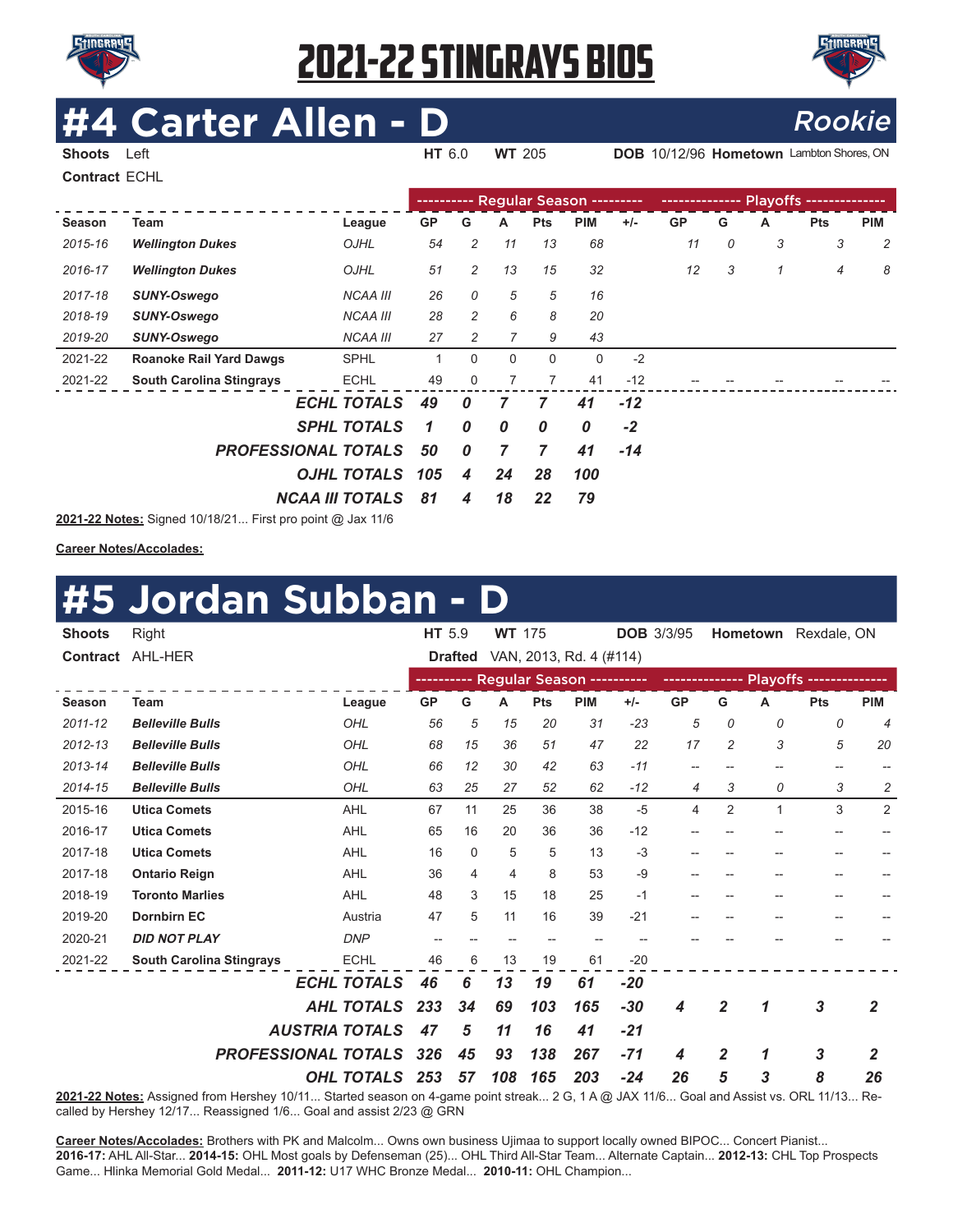



# **#9 Justin Florek - F** Veteran

| <b>Shoots</b> | Left                                |                        | HT 6.4         |                   | <b>WT 205</b> |                |                                      |                |                          |                          |                          | DOB 5/18/90 Hometown Marquette, MI |                          |
|---------------|-------------------------------------|------------------------|----------------|-------------------|---------------|----------------|--------------------------------------|----------------|--------------------------|--------------------------|--------------------------|------------------------------------|--------------------------|
| Contract ECHL |                                     |                        |                | <b>Drafted</b>    |               |                | BOS, 2010, Rd. 5 (#135)              |                |                          |                          |                          |                                    |                          |
|               |                                     |                        |                |                   |               |                | ---------- Regular Season ---------- |                |                          |                          |                          |                                    |                          |
| <b>Season</b> | <b>Team</b>                         | League                 | <b>GP</b>      | G                 | A             | Pts            | <b>PIM</b>                           | $+/-$          | <b>GP</b>                | G                        | A                        | <b>Pts</b>                         | <b>PIM</b>               |
| 2006-07       | <b>USNTDP Under-18 Team</b>         | <b>NAHL</b>            | 47             | 11                | 10            | 21             | 40                                   |                | 6                        | 3                        | $\mathbf 0$              | 3                                  | 4                        |
| 2007-08       | <b>USNTDP Under-18 Team</b>         | NAHL                   | 13             | 3                 | 3             | 6              | 8                                    | $\overline{2}$ |                          |                          |                          |                                    |                          |
| 2008-09       | <b>Northern Michigan University</b> | <b>NCAA</b>            | 40             | 9                 | 8             | 17             | 6                                    |                |                          |                          |                          |                                    |                          |
| 2009-10       | <b>Northern Michigan University</b> | <b>NCAA</b>            | 41             | $12 \overline{ }$ | 23            | 35             | 22                                   |                |                          |                          |                          |                                    |                          |
| 2010-11       | <b>Northern Michigan University</b> | <b>NCAA</b>            | 39             | 13                | 15            | 28             | 14                                   |                |                          |                          |                          |                                    |                          |
| 2011-12       | <b>Northern Michigan University</b> | <b>NCAA</b>            | 37             | 19                | 17            | 36             | 18                                   |                |                          |                          |                          |                                    |                          |
| 2011-12       | <b>Providence Bruins</b>            | AHL                    | 8              | 2                 | 2             | $\overline{4}$ | 2                                    | 3              | $\overline{\phantom{0}}$ | $-$                      | $\overline{\phantom{0}}$ | $\overline{\phantom{a}}$           |                          |
| 2012-13       | <b>Providence Bruins</b>            | <b>AHL</b>             | 71             | 11                | 16            | 27             | 37                                   | 12             | 12                       | 1                        | 2                        | 3                                  | 4                        |
| 2013-14       | <b>Providence Bruins</b>            | <b>AHL</b>             | 69             | 19                | 19            | 38             | 27                                   | 17             | 4                        | 1                        | $\mathbf 0$              | 1                                  | 0                        |
| 2013-14       | <b>Boston Bruins</b>                | <b>NHL</b>             | $\overline{4}$ | $\mathbf{1}$      | 1             | $\overline{2}$ | 0                                    | $\mathbf{1}$   | 6                        | 1                        | $\Omega$                 | 1                                  | 4                        |
| 2014-15       | <b>Providence Bruins</b>            | <b>AHL</b>             | 73             | 11                | 24            | 35             | 33                                   | $\overline{2}$ | 5                        | 0                        | $\mathbf 0$              | 0                                  | 2                        |
| 2015-16       | <b>Bridgeport Sound Tigers</b>      | AHL                    | 76             | 7                 | 9             | 16             | 31                                   | $-10$          | 3                        | 1                        | $\Omega$                 | 1                                  | 0                        |
| 2016-17       | <b>Milwaukee Admirals</b>           | <b>AHL</b>             | 75             | 12                | 18            | 30             | 12                                   | 6              | 3                        | 0                        | $\mathbf 0$              | 0                                  | 2                        |
| 2017-18       | <b>Iserlohn Roosters</b>            | <b>DEL</b>             | 51             | 9                 | 12            | 21             | 22                                   | $-14$          | 2                        | 0                        | $\Omega$                 | 0                                  | 0                        |
| 2018-19       | <b>Iserlohn Roosters</b>            | <b>DEL</b>             | 52             | 10                | 11            | 21             | 22                                   | $\mathbf 0$    | $\overline{\phantom{a}}$ | $\overline{\phantom{a}}$ | $-$                      | $-$                                | $\overline{\phantom{a}}$ |
| 2019-20       | <b>Black Wings Linz</b>             | <b>EBEL</b>            | 48             | 8                 | 17            | 25             | 42                                   | $-9$           | $-$                      |                          |                          | $\overline{\phantom{a}}$           |                          |
| 2020-21       | <b>South Carolina Stingrays</b>     | <b>ECHL</b>            | 65             | 19                | 22            | 41             | 29                                   | 4              | 13                       | 4                        | $\overline{2}$           | 6                                  | 12                       |
| 2021-22       | <b>South Carolina Stingrays</b>     | <b>ECHL</b>            | 55             | 16                | 20            | 36             | 26                                   | $-14$          |                          |                          |                          |                                    |                          |
|               |                                     | <b>NHL TOTALS</b>      | 4              | 1                 | 1             | 2              | 0                                    | 1              | 6                        | 1                        | 0                        | 1                                  | 4                        |
|               |                                     | <b>AHL TOTALS</b>      | 372            | 62                | 88            | 150            | 142                                  | 30             | 27                       | 3                        | $\overline{2}$           | 5                                  | 8                        |
|               |                                     | <b>ECHL TOTALS</b>     | 120            | 35                | 42            | 77             | 55                                   | $-10$          | 13                       | 4                        | 2                        | 6                                  | 12                       |
|               |                                     | <b>EUROPEAN TOTALS</b> | 151            | 27                | 40            | 67             | 86                                   | $-24$          | 5                        | 0                        | 1                        | 1                                  | 0                        |
|               | <b>PROFESSIONAL TOTALS</b>          |                        | 647            | 125               | 171           | 296            | 283                                  | $-3$           | 51                       | 8                        | 5                        | 13                                 | 24                       |
|               |                                     | <b>NAHL TOTALS</b>     | 60             | 14                | 13            | 27             | 48                                   | $\overline{2}$ | 6                        | 3                        | 0                        | 3                                  | 4                        |
|               |                                     | <b>NCAA TOTALS</b>     | 157            | 53                | 63            | 116            | 60                                   | 26             |                          |                          |                          |                                    |                          |

**2021-22 Notes:** Re-Signed 8/29/21... Earned a +3 rating in his season debut… 2 goals (GWG) and 1 assist vs. ORL 11/13... 5-game point streak (11/26- 12/4, 4-3-7)... Goal and two assists 3/5 vs. ORL...

**Career Notes/Accolades: 2011-12:** CCHA Second All-Star Team... Named Captain @ NMU... **2010-11:** Alternate Captain @ NMU... **2007-08:** U18 WJC Bronze Medal... **2008-12:** Four Year Teammate with Andrew Cherniwchan...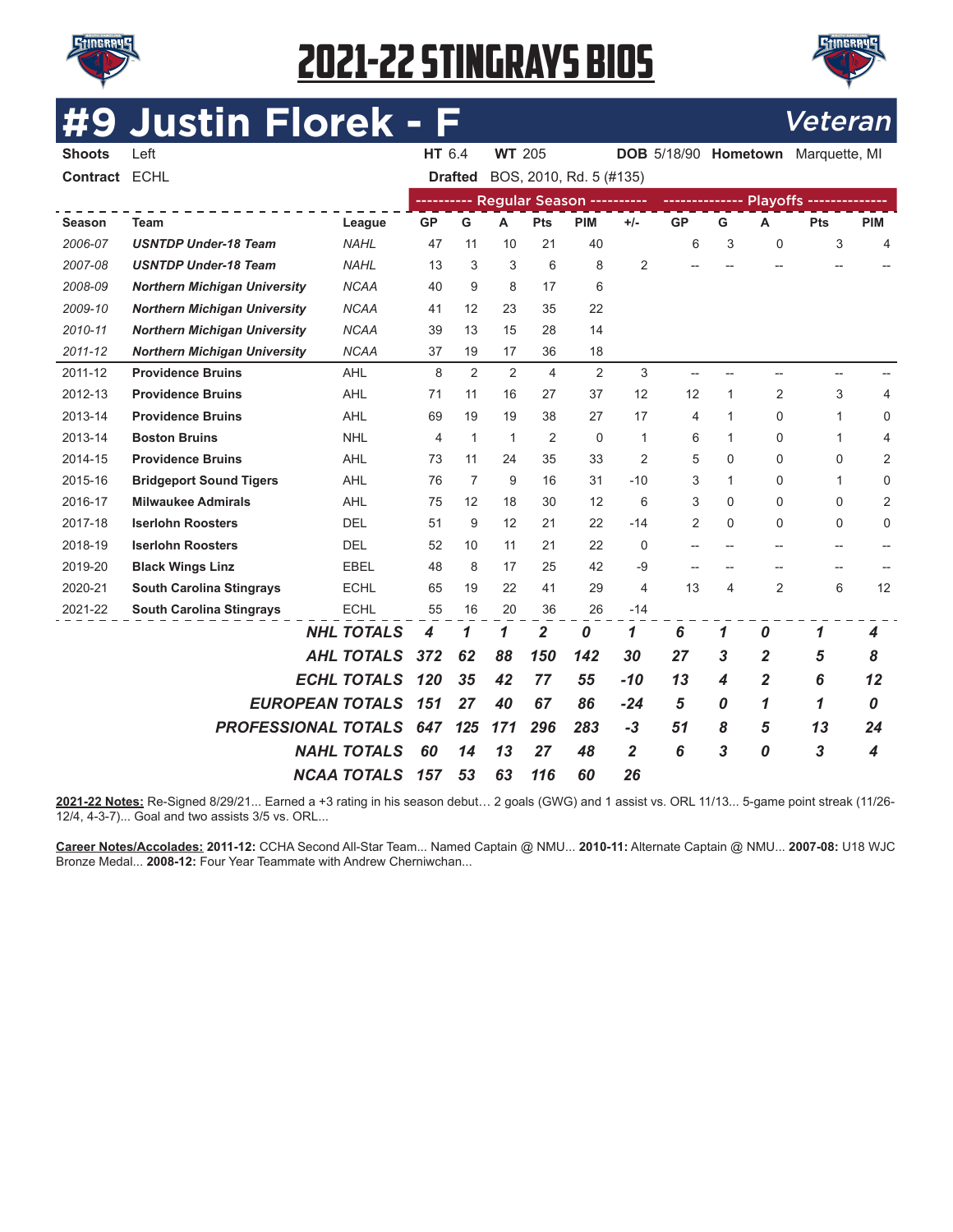



# **EXECUTER AND COUPLE AND THE AND WE 185**

**Shoots** Left **HT** 6.0 **WT** 185 **DOB** 3/7/96 **Hometown** Westlake Vilage, CA **Contract** ECHL

|         |                                    |                    | ---------- |    |    |            | Regular Season ---------- |       | ---------------- |   |             | Plavoffs -------------- |             |
|---------|------------------------------------|--------------------|------------|----|----|------------|---------------------------|-------|------------------|---|-------------|-------------------------|-------------|
| Season  | Team                               | League             | <b>GP</b>  | G  | A  | <b>Pts</b> | <b>PIM</b>                | $+/-$ | <b>GP</b>        | G | А           | <b>Pts</b>              | <b>PIM</b>  |
| 2013-14 | <b>Waterloo Black Hawks</b>        | <b>USHL</b>        | 27         |    | 2  | 3          | 30                        | $-2$  | $\overline{2}$   | 0 | $\mathbf 0$ | 0                       | $\mathbf 0$ |
| 2014-15 | <b>Sioux Falls Stampede</b>        | <b>USHL</b>        | 54         | 6  | 11 | 17         | 25                        | 7     | 12               |   | 3           | 4                       | 18          |
| 2015-16 | <b>Sioux Falls Stampede</b>        | <b>USHL</b>        | 58         | 15 | 16 | 31         | 55                        | $-1$  | 3                |   | 0           | 1                       | 0           |
| 2016-17 | <b>Western Michigan University</b> | <b>NCAA</b>        | 33         | 4  | 6  | 10         | 20                        | $-4$  |                  |   |             |                         |             |
| 2017-18 | <b>Western Michigan University</b> | <b>NCAA</b>        | 32         | 4  | 3  | 7          | 31                        | $-3$  |                  |   |             |                         |             |
| 2018-19 | <b>Western Michigan University</b> | <b>NCAA</b>        | 37         | 4  | 5  | 9          | 18                        | $-4$  |                  |   |             |                         |             |
| 2019-20 | <b>Western Michigan University</b> | <b>NCAA</b>        | 36         | 5  | 5  | 10         | 18                        | 4     |                  |   |             |                         |             |
| 2020-21 | <b>Wheeling Nailers</b>            | <b>ECHL</b>        | 54         | 8  | 5  | 13         | 6                         | $-6$  |                  |   |             |                         |             |
| 2021-22 | <b>South Carolina Stingrays</b>    | <b>ECHL</b>        | 54         | 12 | 10 | 22         | 29                        | $-18$ |                  |   |             |                         |             |
|         |                                    | <b>ECHL TOTALS</b> | 108        | 20 | 15 | 35         | 35                        | $-24$ |                  |   |             |                         |             |
|         | <b>PROFESSIONAL TOTALS</b>         |                    | 108        | 20 | 15 | 35         | 35                        | $-24$ |                  |   |             |                         |             |
|         |                                    | USHL TOTALS        | 139        | 22 | 29 | 51         | 110                       | 4     | 17               | 2 | 3           | 5                       | 18          |
|         |                                    | <b>NCAA TOTALS</b> | 138        | 17 | 19 | 36         | 87                        | $-7$  |                  |   |             |                         |             |

**2021-22 Notes:** Signed 8/27/21... Two goals on opening night 10/23... 6th Stingray all-time with multi-goal game in team debut... Goal and assist 12/3 vs. GRN... Two Goals 12/4 vs. GRN... Goal and assist 12/19 @ FLA... Two Goals 2/20 @ JAX...

#### **Career Notes/Accolades: 2014-15:** USHL Clark Cup

**Family:** Dad (Russ): 16 year NHL Pro w/TOR/MON/MIN/DAL/VAN/NYR/LAK... Uncle (Geoff): 17 year NHL Pro w/BOS/EDM/WSH/STL/VAN... Cousin (Justin): Played in SC during 2012-13 campaign... Mom (Paris Vaughan): Actress (Buffy, Fresh Prince, etc.)... Sister (Ally): Soccer & Track @ UCLA, won National Champ in soccer... Sister (Brooklyn): Soccer & Track @ USC; Made Canada WNT U20... Grandma (Sarah Vaughan): World Class Jazz Singer known as "The Divine One" and "Sassy"... Dad & Uncle have the Courtnall Classic to raise money for mental health awareness... Paternal grandfather took his own life when Russ and Geoff were young.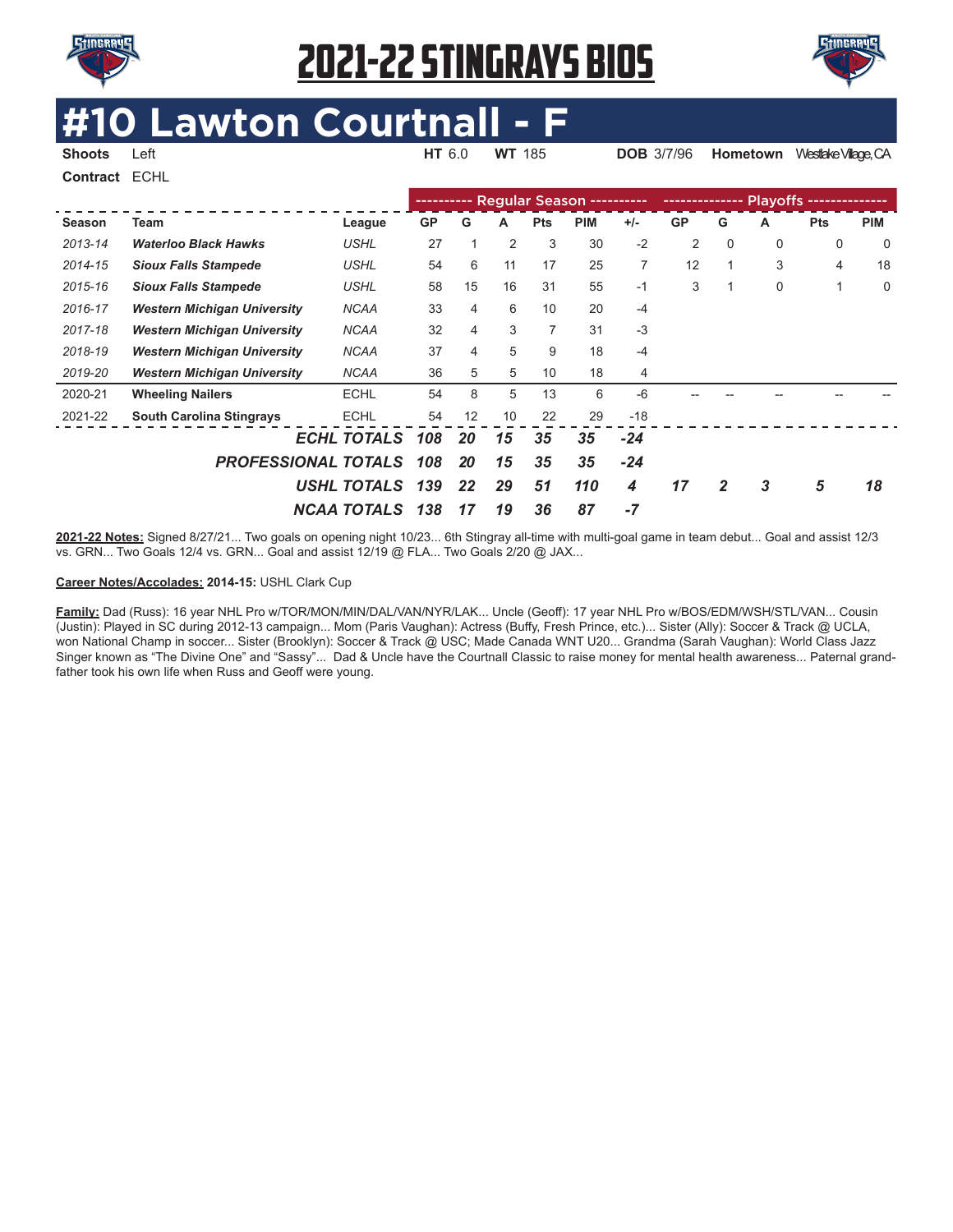



**DOB** 8/11/99 **Hometown** Oakville, ON

# **#13 Nick Isaacson - F**<br>Shoots Left **Example 2013** NT 205 DOB 8/11/99 Hometown Oakville, ON

**Contract** ECHL

|         |                                 |                            |           |                  |                  |                | Regular Season ---------- |             | -------------- |   |   | Playoffs -------------- |            |
|---------|---------------------------------|----------------------------|-----------|------------------|------------------|----------------|---------------------------|-------------|----------------|---|---|-------------------------|------------|
| Season  | Team                            | League                     | <b>GP</b> | G                | A                | <b>Pts</b>     | <b>PIM</b>                | $+/-$       | <b>GP</b>      | G | A | <b>Pts</b>              | <b>PIM</b> |
| 2015-16 | <b>Lindasy Muskies</b>          | OJHL                       | 46        | 17               | 14               | 31             | 30                        |             |                |   |   |                         |            |
| 2015-16 | <b>Peterborough Petes</b>       | OHL                        | 3         | 0                | 0                | 0              | $\mathbf 0$               | 0           |                |   |   |                         |            |
| 2016-17 | <b>Peterborough Petes</b>       | OHL                        | 66        | 5                | 10               | 15             | 36                        | $-1$        | 12             | 1 | 2 | 3                       | 7          |
| 2017-18 | <b>Peterborough Petes</b>       | OHL                        | 29        | 3                | 4                | $\overline{7}$ | 9                         | $-3$        |                |   |   |                         |            |
| 2018-19 | <b>Peterborough Petes</b>       | OHL                        | 39        | 7                | 14               | 21             | 21                        | 12          |                |   |   |                         |            |
| 2018-19 | <b>Mississauga Steelheads</b>   | OHL                        | 28        | 7                | 9                | 16             | 32                        | $-6$        | 4              |   | 0 |                         |            |
| 2019-20 | <b>Mississauga Steelheads</b>   | OHL                        | 59        | 10               | 13               | 23             | 49                        | 2           |                |   |   |                         |            |
| 2020-21 | <b>University of Guelph</b>     | <b>USports</b>             | 0         | $\Omega$         | 0                | $\mathbf 0$    | $\mathbf 0$               | $\mathbf 0$ |                |   |   |                         |            |
| 2021-22 | <b>University of Guelph</b>     | <b>USports</b>             | 6         | 2                | $\mathbf{1}$     | 3              | 16                        | 0           |                |   |   |                         |            |
| 2021-22 | <b>Hershey Bears</b>            | <b>AHL</b>                 | 3         | $\Omega$         | $\Omega$         | $\mathbf 0$    | 9                         | $\mathbf 0$ |                |   |   |                         |            |
| 2021-22 | <b>South Carolina Stingrays</b> | <b>ECHL</b>                | 19        | 4                | 6                | 10             | 28                        | $-4$        |                |   |   |                         |            |
|         |                                 | <b>AHL TOTALS</b>          | 3         | 0                | $\boldsymbol{0}$ | 0              | 9                         | 0           |                |   |   |                         |            |
|         |                                 | <b>ECHL TOTALS</b>         | 19        | $\boldsymbol{4}$ | 6                | 10             | 28                        | $-4$        |                |   |   |                         |            |
|         |                                 | <b>PROFESSIONAL TOTALS</b> | 22        | 4                | 6                | 10             | 37                        | $-4$        |                |   |   |                         |            |
|         |                                 | <b>USPORTS TOTALS</b>      | 6         | $\overline{2}$   | 1                | 3              | 16                        | $-11$       | 0              |   |   |                         |            |
|         |                                 | <b>OHL TOTALS</b>          | 244       | 32               | 50               | 82             | 147                       | 4           | 16             | 2 |   | 4                       | 11         |
|         |                                 | <b>OJHL TOTALS</b>         | 46        | 17               | 14               | 31             | 30                        |             |                |   |   |                         |            |

**2021-22 Notes:** Signed 1/6/22... First Pro Goal 1/21 @ JAX... Two Goals and Assist 2/5 @ GRN... Signed PTO w/ Hershey 2/10... Returned 3/3...

**Career Notes/Accolades: 2014-15:** OHL Gold Cup Champion...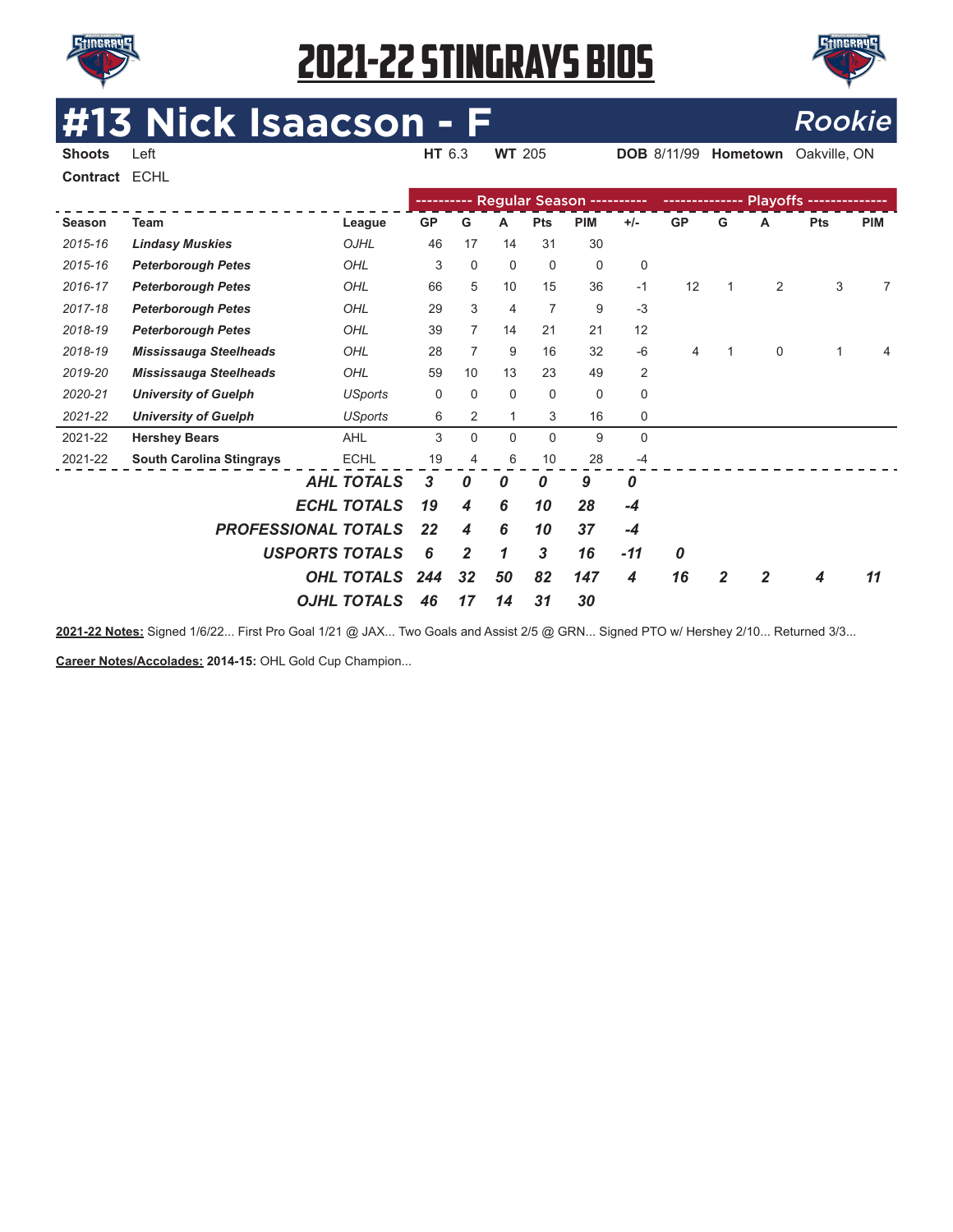



# **#16 Carter Cowlthorp - F** Rookie

**Shoots** Right **HT** 5.10 **WT** 180 **DOB** 3/27/96 **Hometown** Boissevain, MB

**Contract** ECHL

|         |                                 |                    |           |    |              |                | Regular Season ---------- |             | -------------- |             |             | <b>Playoffs -------</b> |            |
|---------|---------------------------------|--------------------|-----------|----|--------------|----------------|---------------------------|-------------|----------------|-------------|-------------|-------------------------|------------|
| Season  | Team                            | League             | <b>GP</b> | G  | A            | <b>Pts</b>     | <b>PIM</b>                | $+/-$       | <b>GP</b>      | G           | Α           | <b>Pts</b>              | <b>PIM</b> |
| 2014-15 | <b>Virden Oil Capitals</b>      | <b>MJHL</b>        | 48        | 6  | 5            | 11             | 63                        |             | 8              | $\mathbf 0$ | 0           | 0                       | 8          |
| 2015-16 | <b>Virden Oil Capitals</b>      | <b>MJHL</b>        | 55        | 5  | 11           | 16             | 97                        |             |                |             | 1           | 2                       | 16         |
| 2016-17 | <b>Virden Oil Capitals</b>      | <b>MJHL</b>        | 58        | 24 | 28           | 52             | 116                       |             | 6              | 2           | $\mathbf 0$ | $\overline{2}$          | 4          |
| 2017-18 | <b>Norwich University</b>       | <b>NCAA III</b>    | 26        | 4  | 11           | 15             | 8                         |             |                |             |             |                         |            |
| 2018-19 | <b>Norwich University</b>       | <b>NCAA III</b>    | 25        | 5  | $\mathbf{1}$ | 6              | 12                        |             |                |             |             |                         |            |
| 2019-20 | <b>Norwich University</b>       | <b>NCAA III</b>    | 19        | 3  | $\mathbf{1}$ | $\overline{4}$ | 6                         |             |                |             |             |                         |            |
| 2020-21 | <b>Norwich University</b>       | <b>NCAA III</b>    | 8         | 3  | 0            | 3              | 2                         |             |                |             |             |                         |            |
| 2021-22 | <b>Knoxville Ice Bears</b>      | <b>SPHL</b>        | 8         |    | 3            | 4              | 22                        | $\mathbf 0$ |                |             |             |                         |            |
| 2021-22 | <b>South Carolina Stingrays</b> | <b>ECHL</b>        | 45        | 7  | 7            | 14             | 34                        | $-10$       |                |             |             |                         |            |
|         |                                 | <b>ECHL TOTALS</b> | 45        | 7  | 7            | 14             | 34                        | $-10$       |                |             |             |                         |            |
|         |                                 | <b>SPHL TOTALS</b> | 8         | 1  | 3            | 4              | 22                        | 0           |                |             |             |                         |            |
|         | <b>PROFESSIONAL TOTALS</b>      |                    |           | 8  | 10           | 18             | 56                        | $-10$       |                |             |             |                         |            |
|         | <b>MJHL TOTALS</b><br>161       |                    |           |    | 44           | 79             | 276                       |             |                |             |             |                         |            |
|         | <b>NCAA III TOTALS</b>          | 78                 | 15        | 13 | 28           | 28             |                           |             |                |             |             |                         |            |

**2021-22 Notes:** Signed 11/12/21... First Pro Goal 11/14 vs. ORL... 2 Goals 11/23 @ JAX... GWG as time expired 11/27 @ ATL

**Career Notes/Accolades: 2018-19:** NEHC Champion

#### **#17 Jade Miller - F**

| <b>Shoots</b> | Left                                  |                    |           | HT 5.10        | <b>WT</b> 190 |            |                           | <b>DOB</b> 7/1/95 |           |   | Hometown    | Minto, ND  |            |
|---------------|---------------------------------------|--------------------|-----------|----------------|---------------|------------|---------------------------|-------------------|-----------|---|-------------|------------|------------|
| Contract ECHL |                                       |                    |           |                |               |            |                           |                   |           |   |             |            |            |
|               |                                       |                    | --------  |                |               |            | Regular Season ---------- |                   |           |   |             |            |            |
| <b>Season</b> | Team                                  | League             | <b>GP</b> | G              | A             | <b>Pts</b> | <b>PIM</b>                | $+/-$             | <b>GP</b> | G | A           | <b>Pts</b> | <b>PIM</b> |
| 2014-15       | <b>Austin Bruins</b>                  | <b>NAHL</b>        | 47        | 8              | 11            | 19         | 47                        | 6                 | 13        | 1 | $\mathbf 0$ | 1          | 0          |
| 2015-16       | <b>Austin Bruins</b>                  | <b>NAHL</b>        | 60        | 29             | 22            | 51         | 42                        | 7                 | 9         | 5 | 8           | 13         | 4          |
| 2016-17       | <b>University of Minnesota-Duluth</b> | <b>NCAA</b>        | 22        |                | $\mathbf 0$   | 1          | 4                         | 2                 |           |   |             |            |            |
| 2017-18       | <b>University of Minnesota-Duluth</b> | <b>NCAA</b>        | 38        | 3              | 10            | 13         | 20                        | 9                 |           |   |             |            |            |
| 2018-19       | <b>University of Minnesota-Duluth</b> | <b>NCAA</b>        | 33        | 3              | 8             | 11         | 8                         | 8                 |           |   |             |            |            |
| 2019-20       | University of Minnesota-Duluth        | <b>NCAA</b>        | 34        | 2              | 7             | 9          | 6                         | 9                 |           |   |             |            |            |
| 2020-21       | <b>South Carolina Stingrays</b>       | <b>ECHL</b>        | 27        | $\overline{2}$ |               | 3          | 14                        | $\mathbf 0$       |           |   |             |            |            |
| 2021-22       | <b>South Carolina Stingrays</b>       | <b>ECHL</b>        | 58        | 10             | 15            | 25         | 72                        | $-18$             |           |   |             |            |            |
|               |                                       | <b>ECHL TOTALS</b> | 85        | 12             | 16            | 28         | 86                        | -18               |           |   |             |            |            |
|               | <b>PROFESSIONAL TOTALS</b>            |                    | 85        | $12 \,$        | 16            | 28         | 86                        | $-18$             |           |   |             |            |            |
|               |                                       | <b>NAHL TOTALS</b> | 107       | 37             | 33            | 70         | 89                        | 13                |           |   |             |            |            |
|               |                                       | <b>NCAA TOTALS</b> | 127       | 9              | 25            | 34         | 38                        | 28                |           |   |             |            |            |

**2021-22 Notes:** Re-signed 8/21/21... 2 Assists Opening Night vs. GRN... 2 Assists 11/13 vs. ORL...

**Career Notes/Accolades: 2018-19:** NCAA Champion... NCHC Champion... **2017-18:** NCAA Champion... **2016-17:** NCHC Champion... Played w/ Coach Kotyk @ UMD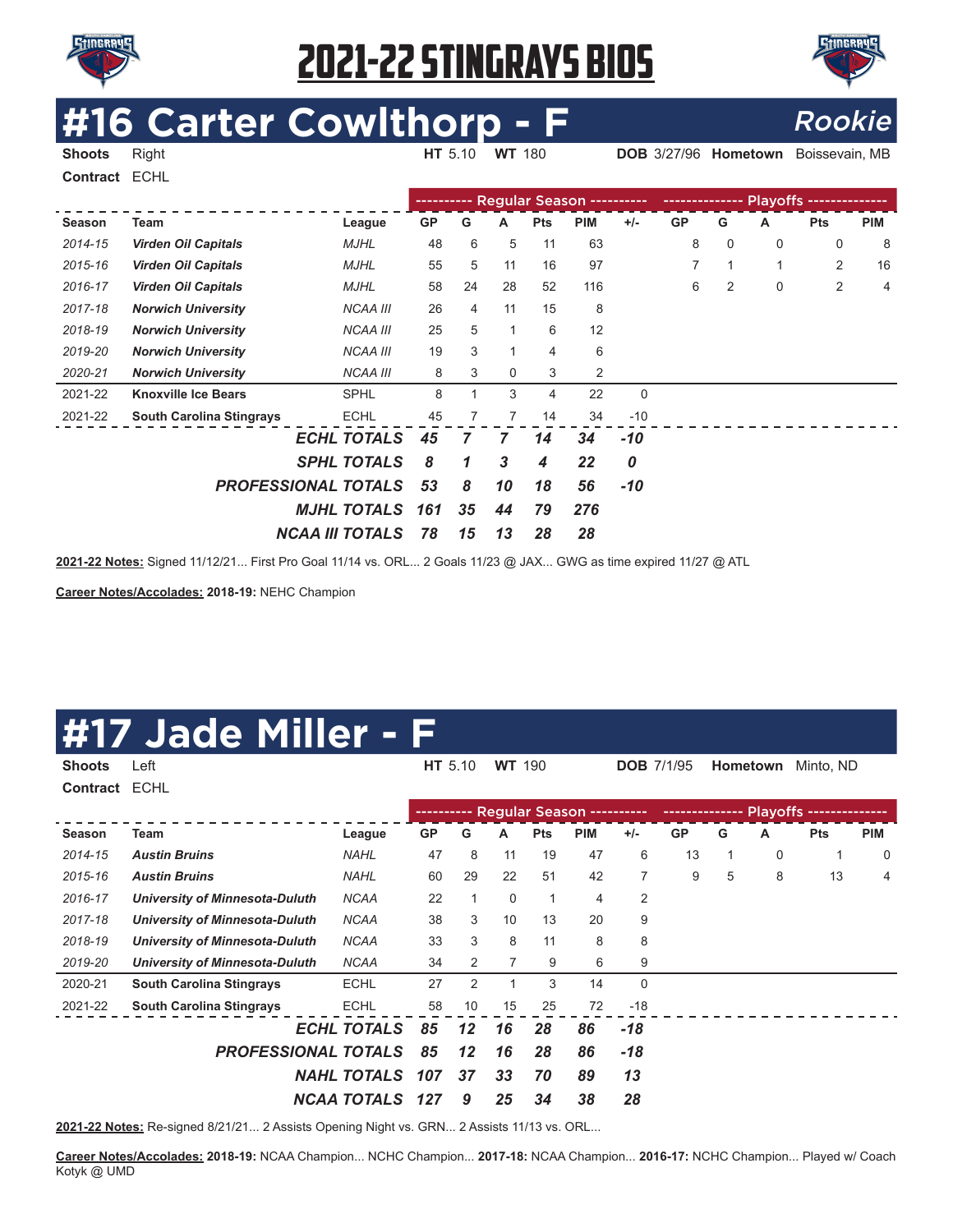



### **#18 Alex Brink - F** Rookie

| <b>Shoots</b> | Right                           |                     | HT 6.0    |          | <b>WT 200</b> |            |                                      |                | <b>DOB</b> 6/12/94 |             | Hometown | Hamilton, NY |            |
|---------------|---------------------------------|---------------------|-----------|----------|---------------|------------|--------------------------------------|----------------|--------------------|-------------|----------|--------------|------------|
| Contract      | <b>ECHL</b>                     |                     |           |          |               |            |                                      |                |                    |             |          |              |            |
|               |                                 |                     |           |          |               |            | ---------- Regular Season ---------- |                |                    |             |          |              |            |
| Season        | <b>Team</b>                     | League              | <b>GP</b> | G        | A             | <b>Pts</b> | <b>PIM</b>                           | $+/-$          | <b>GP</b>          | G           | A        | <b>Pts</b>   | <b>PIM</b> |
| 2012-13       | <b>Boston Jr. Bruins</b>        | <b>EJHL</b>         | 41        | 14       | 15            | 29         | 28                                   |                | 2                  | $\mathbf 0$ | 0        | $\Omega$     | 2          |
| 2013-14       | <b>Boston Jr. Bruins</b>        | <b>USPHL</b>        | 45        | 11       | 23            | 34         | 66                                   |                | 6                  | 1           | 3        | 4            | 4          |
| 2014-15       | <b>Boston Jr. Bruins</b>        | <b>USPHL</b>        | 50        | 29       | 41            | 70         | 51                                   |                | 3                  | 0           | 0        | 0            | 7          |
| 2015-16       | <b>Brown University</b>         | <b>NCAA</b>         | 30        | 5        | 4             | 9          | 16                                   | $-13$          |                    |             |          |              |            |
| 2016-17       | <b>Brown University</b>         | <b>NCAA</b>         | 3         | $\Omega$ | $\mathbf{0}$  | 0          | $\mathbf 0$                          | 1              |                    |             |          |              |            |
| 2017-18       | <b>Brown University</b>         | <b>NCAA</b>         | 31        | 1        | 4             | 5          | 50                                   | $-8$           |                    |             |          |              |            |
| 2018-19       | <b>Brown University</b>         | <b>NCAA</b>         | 31        | 6        | 8             | 14         | 63                                   | $\overline{7}$ |                    |             |          |              |            |
| 2019-20       | <b>Boston University</b>        | <b>NCAA</b>         | 34        | 0        | 3             | 3          | 29                                   | $-10$          |                    |             |          |              |            |
| 2020-21       | <b>DID NOT PLAY</b>             | <b>DNP</b>          |           |          |               |            |                                      |                |                    |             |          |              |            |
| 2021-22       | <b>South Carolina Stingrays</b> | <b>ECHL</b>         | 55        | 7        | 10            | 17         | 75                                   | $-22$          |                    |             |          |              |            |
|               |                                 | <b>ECHL TOTALS</b>  | 55        | 6        | 10            | 17         | 75                                   | $-22$          |                    |             |          |              |            |
|               | <b>PROFESSIONAL TOTALS</b>      |                     | 55        | 6        | 10            | 17         | 75                                   | $-22$          |                    |             |          |              |            |
|               |                                 | <b>EJHL TOTALS</b>  | 41        | 14       | 15            | 29         | 28                                   |                | $\overline{2}$     | 0           | 0        | 0            | 2          |
|               |                                 | <b>USPHL TOTALS</b> | 95        | 40       | 64            | 104        | 117                                  |                |                    |             |          |              |            |
|               |                                 | <b>NCAA TOTALS</b>  | 129       | 12       | 19            | 31         | 158                                  | $-23$          |                    |             |          |              |            |
|               |                                 |                     |           |          |               |            |                                      |                |                    |             |          |              |            |

**2021-22 Notes:** Signed 10/11/21... First Pro Goal 11/14 vs. ORL

**Career Notes/Accolades: 2013-14:** USPHL Premier Champion

#### **9 Barret Kirwin - F** Rookie

| Contract ECHL |                                 |                       |             |                |    |            |                           |       |           |   |                |            |            |
|---------------|---------------------------------|-----------------------|-------------|----------------|----|------------|---------------------------|-------|-----------|---|----------------|------------|------------|
|               |                                 |                       | ----------- |                |    |            | Regular Season ---------- |       |           |   |                |            |            |
| <b>Season</b> | Team                            | League                | <b>GP</b>   | G              | A  | <b>Pts</b> | <b>PIM</b>                | $+/-$ | <b>GP</b> | G | А              | <b>Pts</b> | <b>PIM</b> |
| 2016-17       | <b>Guelph Storm</b>             | OHL                   | 55          | 5              | 4  | 9          | 8                         | $-29$ |           |   |                |            |            |
| 2017-18       | <b>Guelph Storm</b>             | OHL                   | 68          | 13             | 18 | 31         | 8                         | $-9$  | 6         | 1 | 0              | 1          | 4          |
| 2018-19       | <b>Guelph Storm</b>             | OHL                   | 36          | 9              | 12 | 21         | 13                        | 6     |           |   |                |            |            |
| 2018-19       | <b>Owen Sound Attack</b>        | OHL                   | 29          | 12             | 10 | 22         | $\overline{4}$            | $-6$  | 5         | 1 | $\overline{4}$ | 5          | 2          |
| 2019-20       | <b>Owen Sound Attack</b>        | OHL                   | 62          | 30             | 29 | 59         | 37                        | 24    |           |   |                |            |            |
| 2020-21       | <b>Owen Sound Attack</b>        | OHL                   | 0           | 0              | 0  | 0          | 0                         | 0     |           |   |                |            |            |
| 2021-22       | <b>Dalhousie University</b>     | USports               | 18          | 8              | 10 | 18         | 8                         | 0     |           |   |                |            |            |
| 2021-22       | <b>South Carolina Stingrays</b> | <b>ECHL</b>           | 21          | 2              | 5  |            | 8                         | $-6$  |           |   |                |            |            |
|               |                                 | <b>ECHL TOTALS</b>    | 21          | $\overline{2}$ | 5  | 7          | 10                        | -5    |           |   |                |            |            |
|               | <b>PROFESSIONAL TOTALS</b>      |                       | 21          | $\mathbf{2}$   | 5  | 7          | 10                        | -5    |           |   |                |            |            |
|               |                                 | <b>USPORTS TOTALS</b> | 18          | 8              | 10 | 18         | 8                         | 0     |           |   |                |            |            |
|               |                                 | <b>OHL TOTALS</b>     | 250         | 69             | 73 | 142        | 70                        | $-14$ |           |   |                |            |            |

**Shoots** Left **HT** 5.9 **WT** 187 **DOB** 2/18/00 **Hometown** Barrie, ON

**2021-22 Notes:** Signed 1/20/22... First pro goal 1/23 vs. JAX

**Career Notes/Accolades:** Teammates w/ Gentile this year...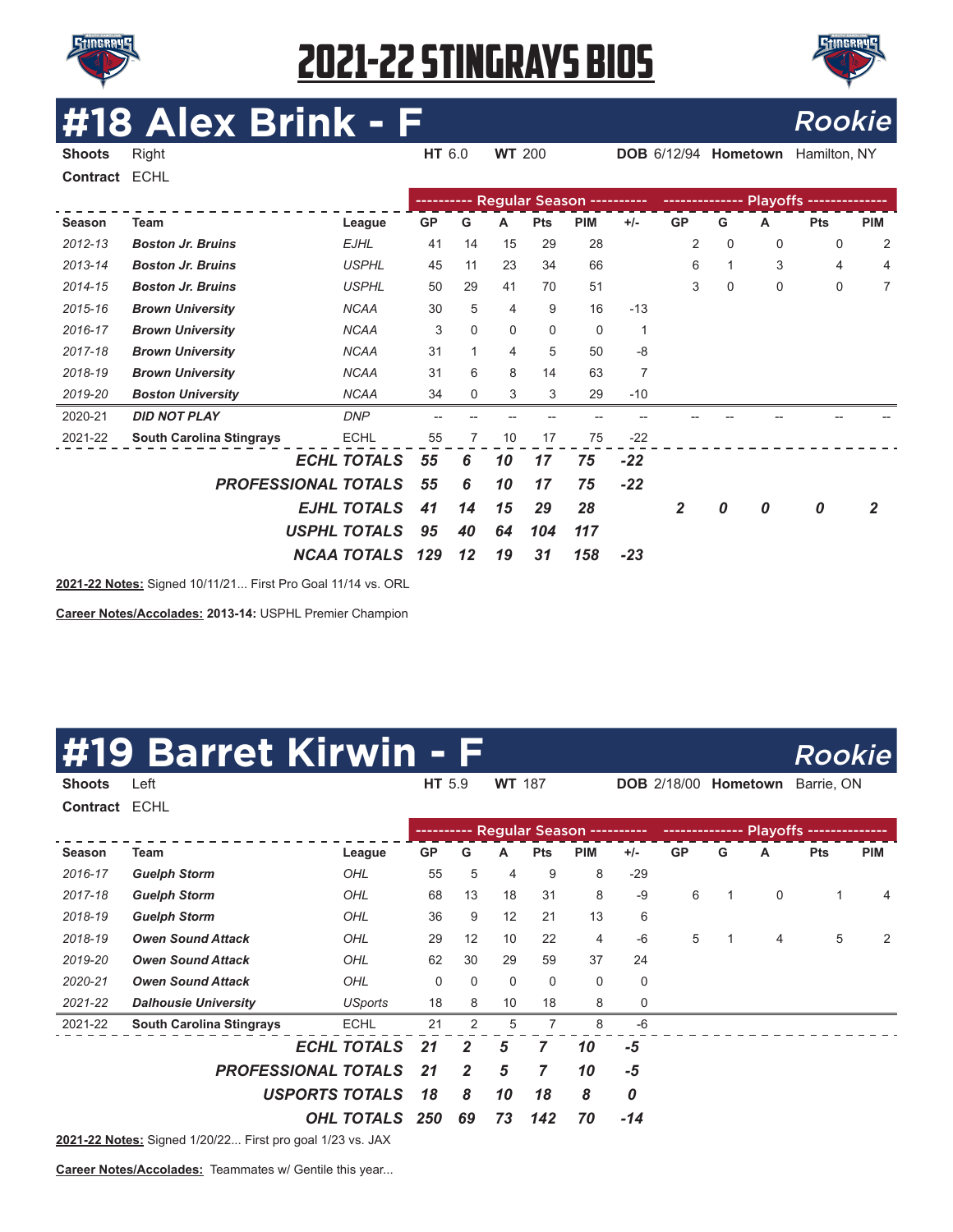



**Hometown** Sydney, NS

# **#20 Derek Gentile - F**<br>Shoots Right Right Rookie HT 5.9 WT 180 DOB 4/9/99 Hometown Sydney, NS

| Contract | AHL-HER                             |                       |           |          |          |                       |             |              |           |                |                 |            |                |
|----------|-------------------------------------|-----------------------|-----------|----------|----------|-----------------------|-------------|--------------|-----------|----------------|-----------------|------------|----------------|
|          |                                     |                       |           |          |          | <b>Regular Season</b> |             |              |           |                | <b>Playoffs</b> |            |                |
| Season   | Team                                | League                | <b>GP</b> | G        | Α        | <b>Pts</b>            | <b>PIM</b>  | $+/-$        | <b>GP</b> | G              | А               | <b>Pts</b> | <b>PIM</b>     |
| 2015-16  | Québec Remparts                     | <b>QMJHL</b>          | 54        | 6        | 14       | 20                    | 8           | $-17$        | 4         | 1              | 0               | 1          | $\mathbf 0$    |
| 2016-17  | Québec Remparts                     | <b>QMJHL</b>          | 66        | 22       | 13       | 35                    | 10          | $-14$        | 4         | $\overline{2}$ | 1               | 3          | $\overline{2}$ |
| 2017-18  | Québec Remparts                     | <b>QMJHL</b>          | 37        | 14       | 19       | 33                    | 6           | $-5$         |           |                |                 |            |                |
| 2017-18  | <b>Charlottetown Islanders</b>      | <b>QMJHL</b>          | 30        | 9        | 19       | 28                    | 18          | $\mathbf{1}$ | 18        | 8              | 8               | 16         | 4              |
| 2018-19  | <b>Charlottetown Islanders</b>      | <b>QMJHL</b>          | 33        |          | 26       | 33                    | 14          | 5            |           |                |                 |            |                |
| 2018-19  | <b>Cape Breton Screaming Eagles</b> | <b>QMJHL</b>          | 30        | 8        | 14       | 22                    | 16          | $\mathbf{1}$ | 11        | 4              |                 | 5          | 4              |
| 2019-20  | <b>Cape Breton Eagles</b>           | <b>QMJHL</b>          | 60        | 25       | 32       | 57                    | 37          | 6            |           |                |                 |            |                |
| 2020-21  | <b>Dalhouie University</b>          | <b>USports</b>        | 0         | $\Omega$ | $\Omega$ | 0                     | $\mathbf 0$ | $\mathbf 0$  |           |                |                 |            |                |
| 2021-22  | <b>Dalhousie University</b>         | <b>USports</b>        | 18        | 15       | 12       | 27                    | 18          | 2            |           |                |                 |            |                |
| 2021-22  | <b>South Carolina Stingrays</b>     | <b>ECHL</b>           | 26        | 8        | 11       | 19                    | 8           | $-7$         |           |                |                 |            |                |
|          |                                     | <b>ECHL TOTALS</b>    | 26        | 8        | 11       | 19                    | 8           | -7           |           |                |                 |            |                |
|          | <b>PROFESSIONAL TOTALS</b>          |                       | 26        | 8        | 11       | 19                    | 8           | $-7$         |           |                |                 |            |                |
|          |                                     | <b>USPORTS TOTALS</b> | 18        | 15       | 12       | 27                    | 18          | 2            |           |                |                 |            |                |
|          |                                     | <b>OMJHL TOTALS</b>   | 310       | 91       | 137      | 228                   | 109         | $-23$        | 37        | 15             | 10              | 25         | 10             |

**2021-22 Notes:** Assigned from Hershey 1/13/22... Two Goals and Assist in Pro Debut 1/14 vs. NOR

**Career Notes/Accolades:**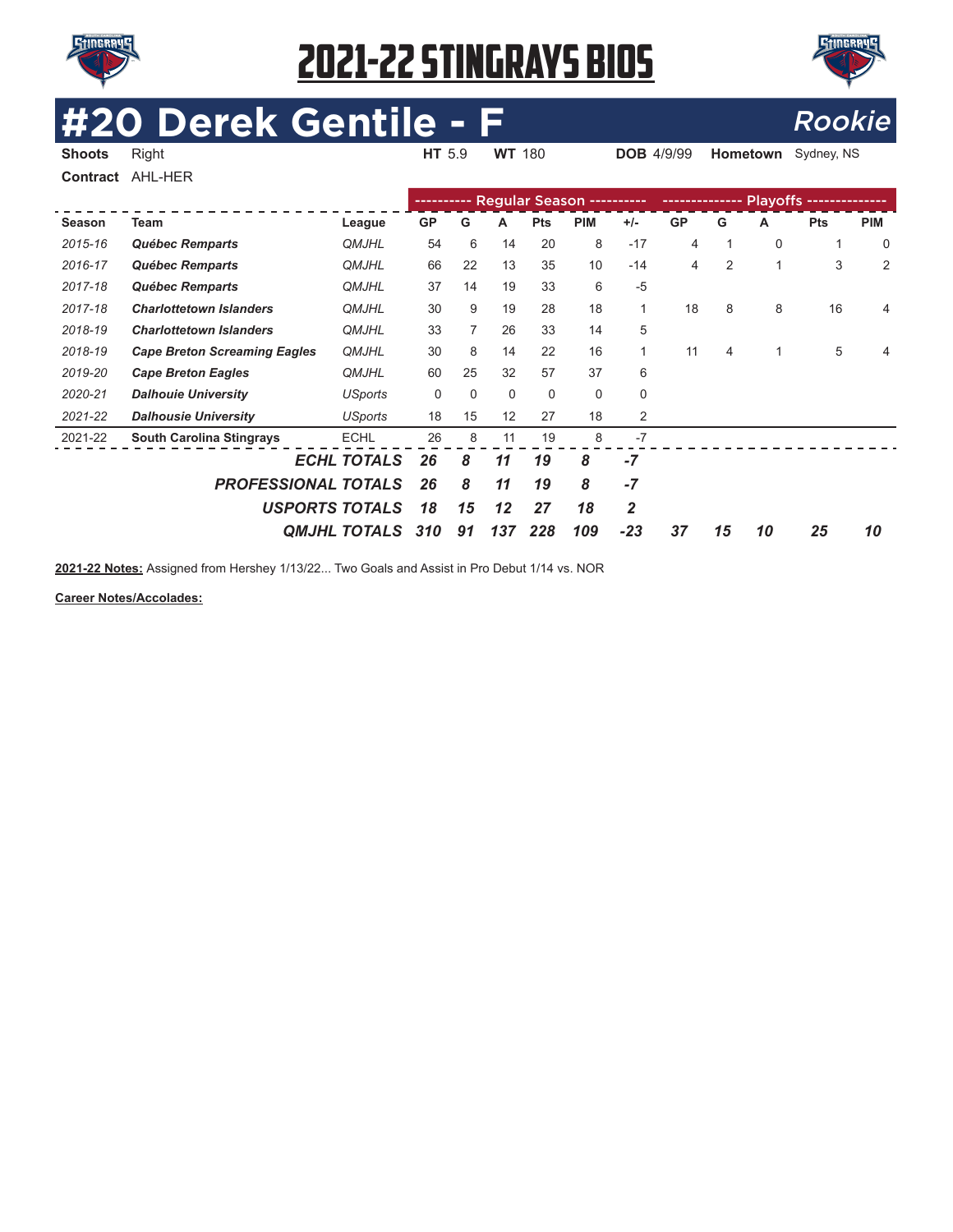



#### **#21 Tariq Hammond - D HT** 6.2 **WT** 195 **DOB** 12/5/93 **Hometown** Calgary, AB

**Contract** ECHL

|             |                                 |                    |           |                |              |              | ---------- Regular Season ---------- |              |           |                |                |                |            |
|-------------|---------------------------------|--------------------|-----------|----------------|--------------|--------------|--------------------------------------|--------------|-----------|----------------|----------------|----------------|------------|
| Season      | <b>Team</b>                     | League             | <b>GP</b> | G              | A            | Pts          | <b>PIM</b>                           | $+/-$        | <b>GP</b> | G              | A              | Pts            | <b>PIM</b> |
| $2011 - 12$ | <b>Okotoks Oilers</b>           | <b>AJHL</b>        | 49        | 3              | 11           | 14           | 60                                   |              | 9         | 1              | $\mathbf{1}$   | 2              | 4          |
| 2012-13     | <b>Okotoks Oilers</b>           | <b>AJHL</b>        | 47        | 4              | 13           | 17           | 48                                   |              | 10        | 1              | 3              | 4              | 4          |
| 2013-14     | <b>Okotoks Oilers</b>           | <b>AJHL</b>        | 60        | 11             | 28           | 39           | 49                                   |              | 5         | 0              | $\overline{2}$ | $\overline{2}$ | 2          |
| 2014-15     | <b>University of Denver</b>     | <b>NCAA</b>        | 10        | 1              | 0            | $\mathbf{1}$ | $\overline{2}$                       | 2            |           |                |                |                |            |
| 2015-16     | <b>University of Denver</b>     | <b>NCAA</b>        | 40        | $\mathbf{1}$   | 9            | 10           | 22                                   | 6            |           |                |                |                |            |
| 2016-17     | <b>University of Denver</b>     | <b>NCAA</b>        | 44        | 3              | 6            | 9            | 49                                   | 20           |           |                |                |                |            |
| 2017-18     | <b>University of Denver</b>     | <b>NCAA</b>        | 31        | 1.             | 5            | 6            | 14                                   | 0            |           |                |                |                |            |
| 2017-18     | <b>Binghamton Devils</b>        | <b>AHL</b>         | 5         | 0              | $\mathbf{1}$ | 1            | 0                                    | $-1$         |           |                |                |                |            |
| 2018-19     | <b>Binghamton Devils</b>        | <b>AHL</b>         | 43        | 1              | 2            | 3            | 18                                   | $-5$         |           |                |                |                |            |
| 2018-19     | <b>Adirondack Thunder</b>       | <b>ECHL</b>        | 2         | $\Omega$       | $\Omega$     | $\Omega$     | $\mathbf 0$                          | 0            |           |                |                |                |            |
| 2019-20     | <b>South Carolina Stingrays</b> | <b>ECHL</b>        | 56        | 3              | 11           | 14           | 33                                   | 29           |           |                |                |                |            |
| 2020-21     | <b>South Carolina Stingrays</b> | <b>ECHL</b>        | 45        | 1.             | 6            | 7            | 6                                    | 9            | 13        | $\mathbf 0$    | 1              | 1              | 8          |
| 2020-21     | <b>Henderson Silver Knights</b> | <b>AHL</b>         | 4         | 0              | 0            | $\mathbf 0$  | 0                                    | 0            |           |                |                |                |            |
| 2021-22     | <b>Henderson Silver Knights</b> | <b>AHL</b>         | 4         | 0              | $\mathbf{1}$ | 1            | 4                                    | $\mathbf{1}$ |           |                |                |                |            |
| 2021-22     | <b>Hershey Bears</b>            | <b>AHL</b>         | 4         | 0              | $\Omega$     | $\Omega$     | $\mathbf 0$                          | $-3$         |           |                |                |                |            |
| 2021-22     | <b>South Carolina Stingrays</b> | <b>ECHL</b>        | 43        | 2              | 12           | 14           | 12                                   | $-2$         |           |                |                |                |            |
|             |                                 | <b>ECHL TOTALS</b> | 146       | 6              | 29           | 35           | 51                                   | 36           | 13        | 0              |                | 1              | 8          |
|             |                                 | <b>AHL TOTALS</b>  | 60        | 1              | 4            | 5            | 22                                   | -8           |           |                |                |                |            |
|             | <b>PROFESSIONAL TOTALS</b>      |                    | 206       | $\overline{7}$ | 33           | 40           | 73                                   | 28           | 13        | 0              | 1              | 1              | 8          |
|             |                                 | <b>AJHL TOTALS</b> | 156       | 18             | 52           | 70           | 157                                  |              | 24        | $\overline{2}$ | 6              | 8              | 10         |
|             |                                 | <b>NCAA TOTALS</b> | 125       | 6              | 20           | 26           | 87                                   | 28           |           |                |                |                |            |

**2021-22 Notes:** Re-Signed 9/10/21... Signed PTO w/ Henderson 10/15/21... Returned from PTO w/ Henderson 11/2... Signed PTO w/ Hershey 1/30... Returned from PTO w/ Hershey 2/17

**Career Notes/Accolades: 2017-18:** NCHC Champion... Captain at Denver... **2016-17:** NCAA Champion... NCHC Reg. Season Champ...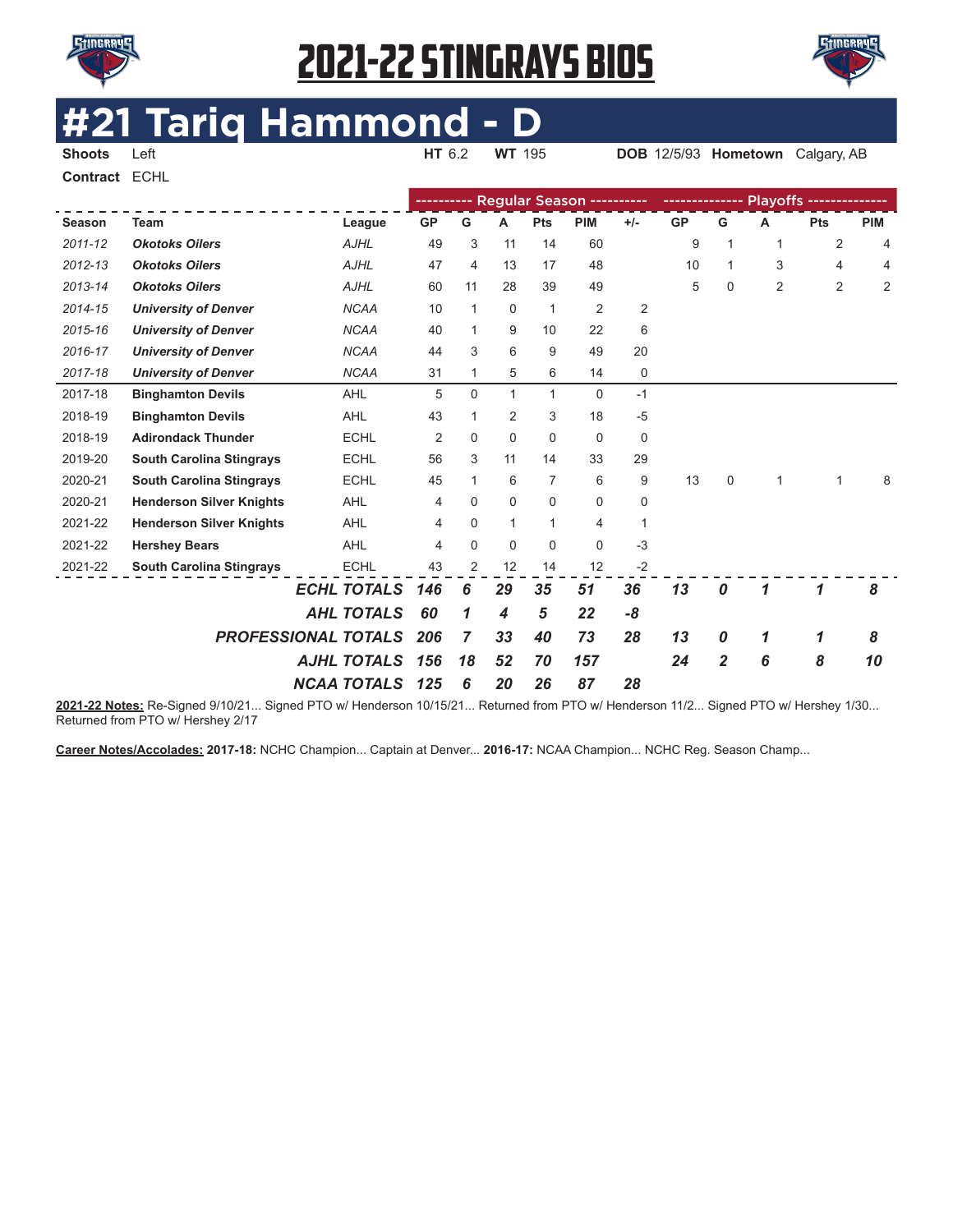

**Contract** ECHL

# 2021-22 STINGRAYS BIOS



# **#22 Nico Blachman - F**<br> **EXPORE AIR ROOKIE BLOCK AVELAGE AND ROOKIE**

**DOB** 4/11/98 **Hometown** Aventura, FL

|         |                                 |                       |                |                  |              |                | Regular Season ---------- |                         | -------------- |   |   | Playoffs -------------- |            |
|---------|---------------------------------|-----------------------|----------------|------------------|--------------|----------------|---------------------------|-------------------------|----------------|---|---|-------------------------|------------|
| Season  | Team                            | League                | <b>GP</b>      | G                | A            | Pts            | <b>PIM</b>                | $+/-$                   | <b>GP</b>      | G | Α | Pts                     | <b>PIM</b> |
| 2014-15 | <b>Sioux Falls Stampede</b>     | <b>USHL</b>           | 4              | 0                | $\mathbf 0$  | $\mathbf 0$    | 15                        | 0                       |                |   |   |                         |            |
| 2015-16 | <b>Chicago Steel</b>            | <b>USHL</b>           | 7              | 0                | $\mathbf 0$  | 17             | $\overline{2}$            |                         |                |   |   |                         |            |
| 2015-16 | Sain Johns Sea Dogs             | <b>QMJHL</b>          | 31             | 1                | $\mathbf 0$  | $\mathbf{1}$   | 68                        | $-3$                    | 4              | 0 | 0 | $\mathbf 0$             | 9          |
| 2016-17 | <b>Campbellton Tigers</b>       | <b>MJAHL</b>          | 13             | 3                | $\mathbf{1}$ | $\overline{4}$ | 64                        |                         |                |   |   |                         |            |
| 2016-17 | Rimouski Océanic                | <b>QMJHL</b>          | 38             | 3                | 3            | 6              | 80                        | $-11$                   | 4              | 1 | 0 | 1                       | 5          |
| 2017-18 | <b>Rimouski Océanic</b>         | <b>QMJHL</b>          | 8              | $\mathbf{1}$     | 0            | $\mathbf{1}$   | 14                        | $-1$                    |                |   |   |                         |            |
| 2017-18 | <b>Bismarck Bobcats</b>         | <b>NAHL</b>           | $\overline{2}$ | $\Omega$         | $\mathbf 0$  | $\mathbf 0$    | 22                        | $-1$                    |                |   |   |                         |            |
| 2017-18 | <b>St. Stephen County Aces</b>  | <b>MJAHL</b>          | 10             | $\Omega$         | 2            | 2              | 54                        |                         |                |   |   |                         |            |
| 2018-19 | <b>Cochrane Crunch</b>          | <b>NOJHL</b>          | 12             | 3                | 3            | 6              | 23                        |                         |                |   |   |                         |            |
| 2019-20 | <b>Concordia University</b>     | <b>USports</b>        | 12             | 0                | $\mathbf{1}$ | $\mathbf{1}$   | 23                        |                         |                |   |   |                         |            |
| 2020-21 | <b>Florida Everblades</b>       | <b>ECHL</b>           | $\mathbf{1}$   | $\Omega$         | $\Omega$     | $\Omega$       | 2                         | $-1$                    |                |   |   |                         |            |
| 2021-22 | <b>Florida Everblades</b>       | <b>ECHL</b>           | 1              | 0                | $\mathbf 0$  | $\mathbf 0$    | $\overline{7}$            | 0                       |                |   |   |                         |            |
| 2021-22 | <b>South Carolina Stingrays</b> | <b>ECHL</b>           | 26             | 0                | 1            | $\mathbf{1}$   | 105                       | $-4$                    |                |   |   |                         |            |
|         |                                 | <b>ECHL TOTALS</b>    | 28             | 0                | 1            | 1              | 114                       | $-5$                    |                |   |   |                         |            |
|         | <b>PROFESSIONAL TOTALS</b>      |                       | 28             | 0                | 1            | 1              | 114                       | $-5$                    |                |   |   |                         |            |
|         |                                 | <b>USHL TOTALS</b>    | 11             | 0                | 0            | 0              | 32                        | $\overline{\mathbf{2}}$ |                |   |   |                         |            |
|         |                                 | <b>QMJHL TOTALS</b>   | 77             | 5                | 3            | 8              | 162                       | $-15$                   | 8              | 1 | 0 | 1                       | 14         |
|         |                                 | <b>MJAHL TOTALS</b>   | 23             | $\boldsymbol{3}$ | 3            | 6              | 118                       |                         |                |   |   |                         |            |
|         |                                 | <b>NAHL TOTALS</b>    | 2              | 0                | 0            | 0              | 22                        | $-2$                    |                |   |   |                         |            |
|         |                                 | <b>NOJHL TOTALS</b>   | 12             | 3                | 3            | 6              | 23                        |                         |                |   |   |                         |            |
|         |                                 |                       |                |                  |              |                |                           |                         |                |   |   |                         |            |
|         |                                 | <b>USPORTS TOTALS</b> | 12             | 0                | 1            | 1              | 23                        |                         |                |   |   |                         |            |

**2021-22 Notes:** Claimed off Waivers 11/24/21...

**Career Notes/Accolades:**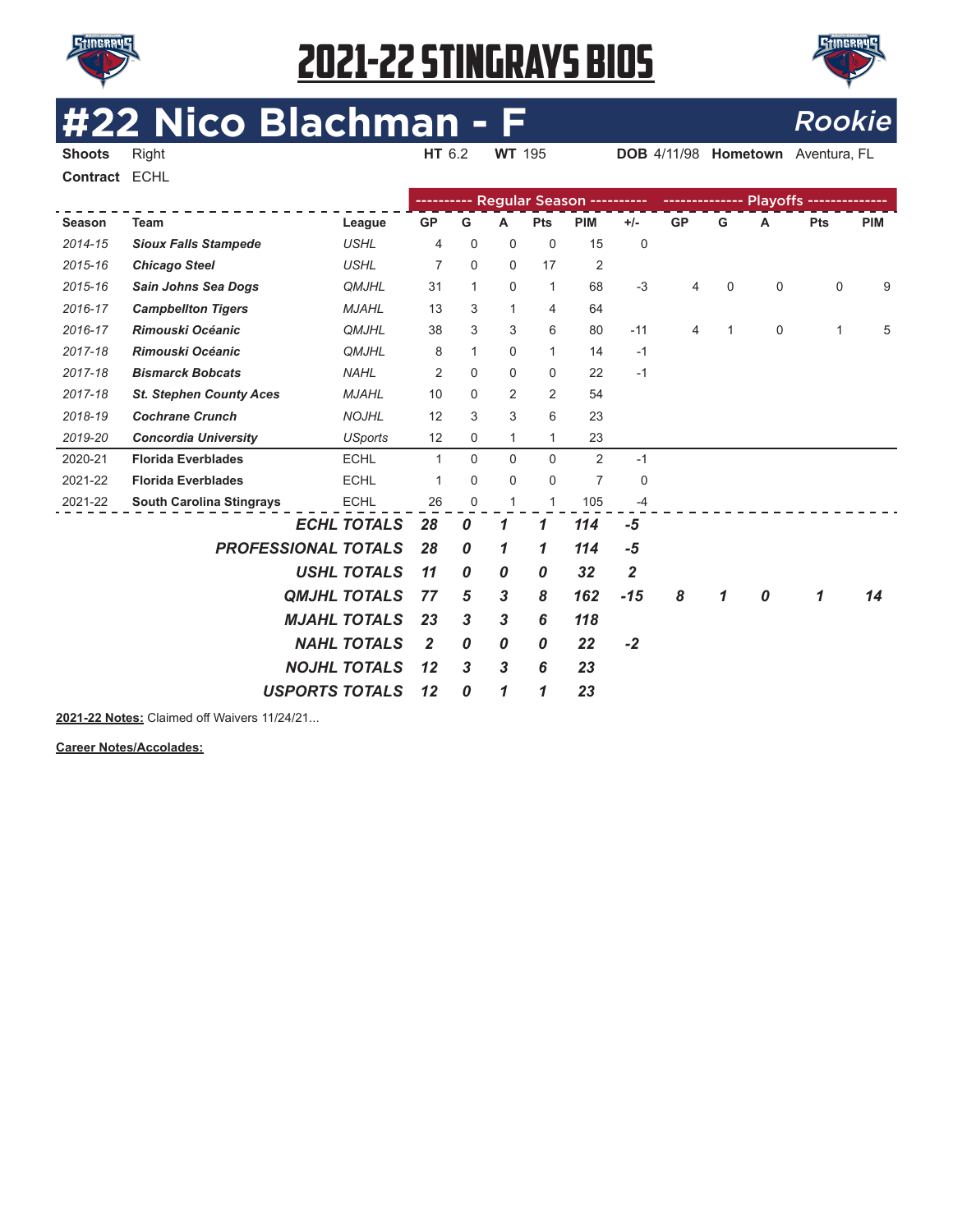



# **#26 Cam Strong - F**<br>Shoots Left **Express Left** Rookie

**DOB** 3/19/95 **Hometown** Billings, MT

**Contract** ECHL

|         |                                 |                            |           |                |    |            | ---------- Regular Season ---------- |                |           |   |   |            |            |
|---------|---------------------------------|----------------------------|-----------|----------------|----|------------|--------------------------------------|----------------|-----------|---|---|------------|------------|
| Season  | Team                            | League                     | <b>GP</b> | G              | A  | <b>Pts</b> | <b>PIM</b>                           | $+/-$          | <b>GP</b> | G | A | <b>Pts</b> | <b>PIM</b> |
| 2014-15 | <b>Topeka Roadrunners</b>       | <b>NAHL</b>                | 56        | 14             | 13 | 27         | 72                                   | 16             | 8         | 1 | 5 | 6          | 4          |
| 2015-16 | <b>Topeka Roadrunners</b>       | <b>NAHL</b>                | 52        | 13             | 29 | 42         | 12                                   | 19             |           |   |   |            |            |
| 2016-17 | <b>Dartmouth College</b>        | <b>NCAA</b>                | 28        | 10             | 3  | 13         | 0                                    | $-3$           |           |   |   |            |            |
| 2017-18 | <b>Dartmouth College</b>        | <b>NCAA</b>                | 30        | $\overline{4}$ | 2  | 6          | 8                                    | $-1$           |           |   |   |            |            |
| 2018-19 | <b>Dartmouth College</b>        | <b>NCAA</b>                | 30        | 2              | 3  | 5          | 6                                    | $-6$           |           |   |   |            |            |
| 2019-20 | <b>Dartmouth College</b>        | <b>NCAA</b>                | 31        | 6              | 2  | 8          | 12                                   | $-6$           |           |   |   |            |            |
| 2020-21 | <b>Birmingham Bulls</b>         | <b>SPHL</b>                | 29        | 7              | 6  | 13         | 17                                   | $-21$          |           |   |   |            |            |
| 2021-22 | <b>Reading Royals</b>           | <b>ECHL</b>                | 19        | 4              | 5  | 9          | 13                                   | 1              |           |   |   |            |            |
| 2021-22 | <b>South Carolina Stingrays</b> | <b>ECHL</b>                | 9         |                |    | 2          | $\overline{2}$                       | $\overline{2}$ |           |   |   |            |            |
|         |                                 | <b>ECHL TOTALS</b>         | 28        | 5              | 6  | 11         | 15                                   | 3              |           |   |   |            |            |
|         |                                 | <b>SPHL TOTALS</b>         | 29        | $\overline{7}$ | 6  | 13         | 17                                   | $-21$          |           |   |   |            |            |
|         |                                 | <b>PROFESSIONAL TOTALS</b> | 57        | 12             | 12 | 24         | 32                                   | $-18$          |           |   |   |            |            |
|         |                                 | <b>NCAA TOTALS</b>         | 119       | 22             | 10 | 32         | 26                                   | $-16$          |           |   |   |            |            |
|         |                                 | <b>NAHL TOTALS</b>         | 108       | 27             | 42 | 69         | 84                                   | 35             | 8         |   | 5 | 6          | 4          |

**2021-22 Notes:** Acquired from Reading 2/22 for Logan Flodell... Added to roster 2/24

**Career Notes/Accolades:**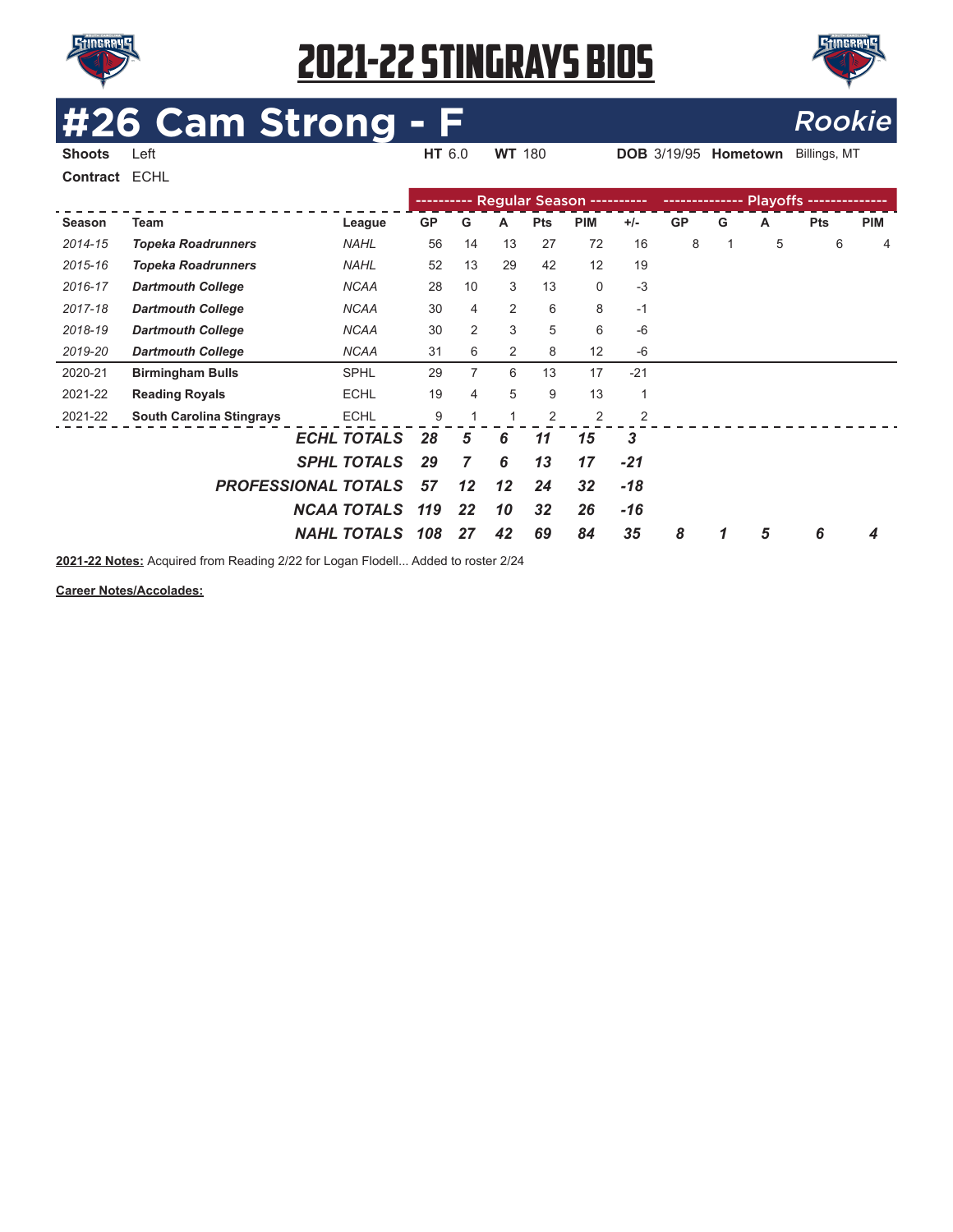



# **#27 Chaz Reddekopp - D**

| <b>Shoots</b> | Left                            |                    | HT 6.3         |                | <b>WT 225</b>  |                |                                      | <b>DOB</b> 1/1/97 |           |   | <b>Hometown</b> | West Kelowna, BC |                |
|---------------|---------------------------------|--------------------|----------------|----------------|----------------|----------------|--------------------------------------|-------------------|-----------|---|-----------------|------------------|----------------|
| Contract ECHL |                                 |                    |                | <b>Drafted</b> |                |                | LAK, 2015, Rd. 7 (#187)              |                   |           |   |                 |                  |                |
|               |                                 |                    |                |                |                |                | ---------- Regular Season ---------- |                   |           |   |                 |                  |                |
| Season        | <b>Team</b>                     | League             | <b>GP</b>      | G              | A              | Pts            | <b>PIM</b>                           | $+/-$             | <b>GP</b> | G | A               | Pts              | <b>PIM</b>     |
| 2012-13       | <b>Victoria Royals</b>          | <b>WHL</b>         | 1              | $\mathbf 0$    | $\mathbf 0$    | $\mathbf 0$    | $\mathbf 0$                          | $\mathbf 0$       |           |   |                 |                  |                |
| 2013-14       | <b>Victoria Royals</b>          | <b>WHL</b>         | 40             | $\mathbf{1}$   | 8              | 9              | 33                                   | 10                | 2         | 0 | 0               | 0                | 0              |
| 2014-15       | <b>Victoria Royals</b>          | <b>WHL</b>         | 72             | 5              | 16             | 21             | 53                                   | 12                | 10        | 0 | 2               | 2                | 12             |
| 2015-16       | <b>Victoria Royals</b>          | <b>WHL</b>         | 70             | 4              | 26             | 30             | 102                                  | 19                | 13        | 0 | 5               | 5                | $\overline{4}$ |
| 2016-17       | <b>Victoria Royals</b>          | <b>WHL</b>         | 51             | 10             | 33             | 43             | 63                                   | 15                | 6         | 0 | $\overline{2}$  | $\overline{2}$   | 14             |
| 2017-18       | <b>Victoria Royals</b>          | <b>WHL</b>         | 46             | 7              | 24             | 31             | 42                                   | 2                 | 11        | 1 | 2               | 3                | 10             |
| 2016-17       | <b>Ontario Reign</b>            | AHL                | 3              | $\mathbf{0}$   | $\Omega$       | $\mathbf 0$    | $\overline{4}$                       | $-2$              |           |   |                 |                  |                |
| 2018-19       | <b>Ontario Reign</b>            | AHL                | 40             | $\mathbf{1}$   | 9              | 10             | 101                                  | $-5$              |           |   |                 |                  |                |
| 2018-19       | <b>Manchester Monarchs</b>      | <b>ECHL</b>        | 10             | 0              | $\overline{4}$ | 4              | $\mathbf 0$                          | 4                 |           |   |                 |                  |                |
| 2019-20       | <b>Ontario Reign</b>            | AHL                | 22             | 0              | 1              | $\mathbf{1}$   | 55                                   | $-18$             |           |   |                 |                  |                |
| 2019-20       | <b>Fort Wayne Komets</b>        | <b>ECHL</b>        | 17             | 1              | 6              | $\overline{7}$ | 4                                    | $\mathbf 0$       |           |   |                 |                  |                |
| 2020-21       | San Jose Barracuda              | AHL                | 13             | $\Omega$       | 0              | 0              | 22                                   | $-7$              |           |   |                 |                  |                |
| 2020-21       | <b>Allen Americans</b>          | <b>ECHL</b>        | 7              | $\Omega$       | $\mathbf 1$    | $\mathbf{1}$   | 6                                    | $-1$              |           |   |                 |                  |                |
| 2020-21       | <b>Orlando Solar Bears</b>      | <b>ECHL</b>        | 3              | $\Omega$       | $\mathbf 0$    | 0              | $\overline{7}$                       | $-6$              |           |   |                 |                  |                |
| 2021-22       | <b>Belleville Senators</b>      | <b>AHL</b>         | $\overline{2}$ | $\Omega$       | $\mathbf{1}$   | $\mathbf{1}$   | $\mathbf 0$                          | 1                 |           |   |                 |                  |                |
| 2021-22       | <b>Tucson Roadrunners</b>       | AHL                | 12             | $\Omega$       | $\mathbf 1$    | $\mathbf{1}$   | 9                                    | $-11$             |           |   |                 |                  |                |
| 2021-22       | <b>South Carolina Stingrays</b> | <b>ECHL</b>        | 17             | 1              | 4              | 5              | 20                                   | -8                |           |   |                 |                  |                |
|               |                                 | <b>AHL TOTALS</b>  | 92             | 1              | 12             | 13             | 191                                  | $-42$             |           |   |                 |                  |                |
|               |                                 | <b>ECHL TOTALS</b> | 54             | 2              | 15             | 17             | 37                                   | $-11$             |           |   |                 |                  |                |
|               | <b>PROFESSIONAL TOTALS</b>      |                    | 146            | 3              | 26             | 29             | 228                                  | $-53$             |           |   |                 |                  |                |
|               |                                 | <b>WHL TOTALS</b>  | 280            | 27             | 107            | 134            | 293                                  | 58                |           |   |                 |                  |                |
|               |                                 |                    |                |                |                |                |                                      |                   |           |   |                 |                  |                |

**2021-22 Notes:** Signed 9/8/21... Signed PTO w/ BEL 11/12/21... Signed PTO w/ Tucson 12/1/21... Returned 2/7/22

**Career Notes/Accolades: 2013-14:** U17 WHC Silver Medal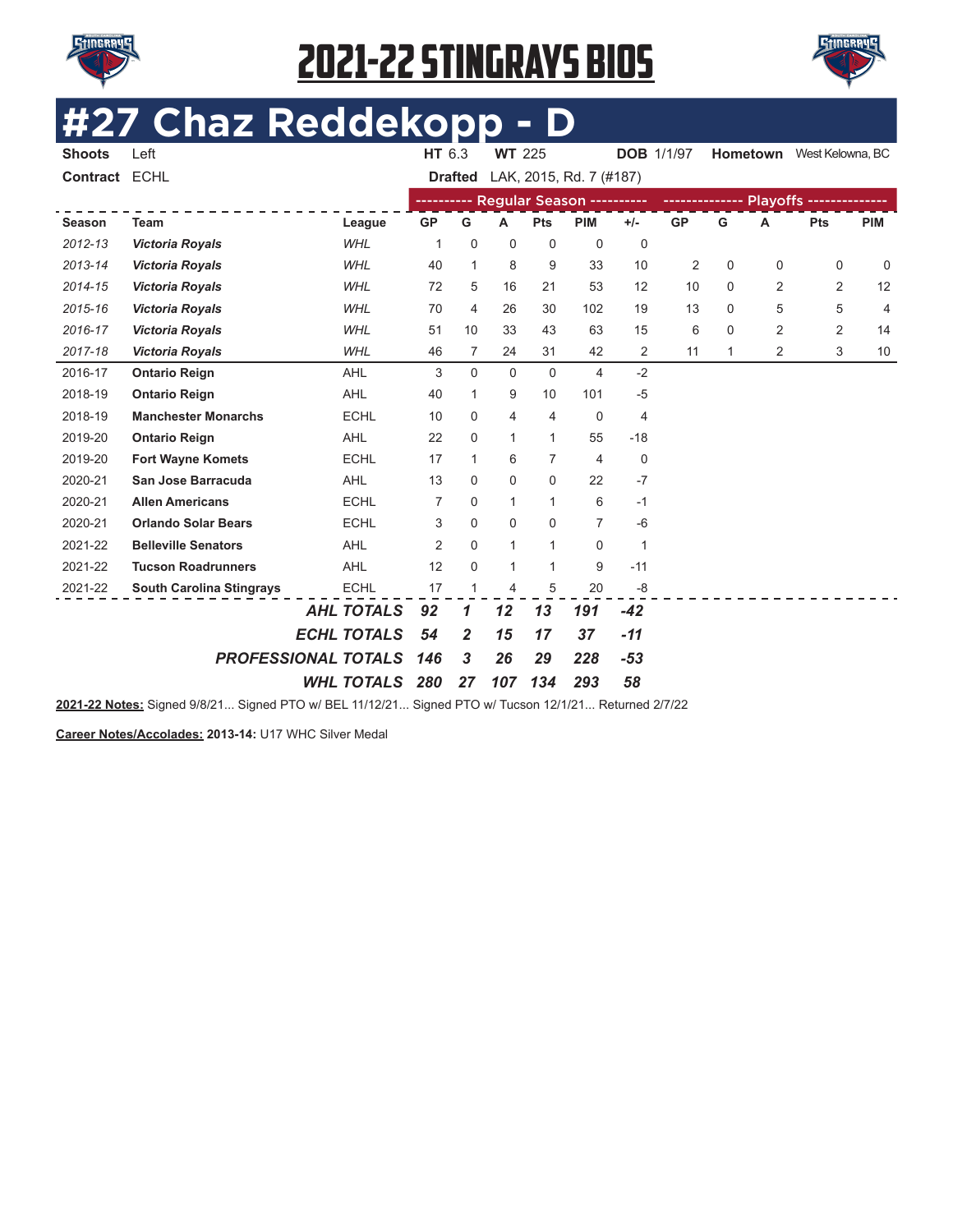



# **2 Andrew Cherniwchan - F** Veteran



**Shoots** Right **HT** 5.10 **WT** 180 **DOB** 4/20/89 **Hometown** Hinton, AB

**Contract** ECHL

|               |                                     |                            |           |                |              |             | ---------- Regular Season ---------- |                          |           |                |                |                |                |
|---------------|-------------------------------------|----------------------------|-----------|----------------|--------------|-------------|--------------------------------------|--------------------------|-----------|----------------|----------------|----------------|----------------|
| <b>Season</b> | <b>Team</b>                         | League                     | <b>GP</b> | G              | A            | Pts         | <b>PIM</b>                           | $+/-$                    | <b>GP</b> | G              | A              | Pts            | <b>PIM</b>     |
| 2005-06       | <b>Drayton Valley Thunder</b>       | <b>AJHL</b>                | 43        | 6              | 11           | 17          | 41                                   |                          |           |                |                |                |                |
| 2006-07       | <b>Drayton Valley Thunder</b>       | <b>AJHL</b>                | 60        | 36             | 17           | 53          | 236                                  |                          | 4         | 2              | $\mathbf 0$    | 2              | 42             |
| 2007-08       | <b>Drayton Valley Thunder</b>       | <b>AJHL</b>                | 28        | 18             | 19           | 37          | 84                                   |                          |           |                |                |                |                |
| 2007-08       | <b>Nanaimo Clippers</b>             | <b>BCHL</b>                | 25        | 12             | 9            | 21          | 31                                   |                          | 13        | 8              | 11             | 19             | 16             |
| 2008-09       | <b>Northern Michigan University</b> | <b>NCAA</b>                | 40        | $\overline{4}$ | 8            | 12          | 42                                   | 2                        |           |                |                |                |                |
| 2009-10       | <b>Northern Michigan University</b> | <b>NCAA</b>                | 40        | 12             | 16           | 28          | 66                                   | 11                       |           |                |                |                |                |
| 2010-11       | <b>Northern Michigan University</b> | <b>NCAA</b>                | 38        | 9              | 15           | 24          | 85                                   | $-5$                     |           |                |                |                |                |
| 2011-12       | <b>Northern Michigan University</b> | <b>NCAA</b>                | 28        | 10             | 10           | 20          | 59                                   | 5                        |           |                |                |                |                |
| 2011-12       | <b>South Carolina Stingrays</b>     | <b>ECHL</b>                | 5         | 3              | $\Omega$     | 3           | 2                                    | $-1$                     | 8         | $\overline{2}$ | $\mathbf{1}$   | 3              | 28             |
| 2012-13       | <b>South Carolina Stingrays</b>     | <b>ECHL</b>                | 50        | 11             | 14           | 25          | 103                                  | $\overline{7}$           | 4         | $\mathbf{1}$   | $\mathbf 0$    | 1              | 4              |
| 2013-14       | <b>South Carolina Stingrays</b>     | <b>ECHL</b>                | 17        | 8              | 8            | 16          | 25                                   | 12                       |           |                |                |                |                |
| 2013-14       | <b>Providence Bruins</b>            | <b>AHL</b>                 | 30        | $\overline{4}$ | 5            | 9           | 16                                   | 3                        | 12        | $\mathbf{1}$   | $\overline{2}$ | 3              | 4              |
| 2014-15       | <b>Springfield Falcons</b>          | <b>AHL</b>                 | 12        | $\overline{2}$ | $\mathbf{1}$ | 3           | 6                                    | -4                       |           |                |                |                |                |
| 2014-15       | <b>South Carolina Stingrays</b>     | <b>ECHL</b>                | 11        | 4              | 7            | 11          | 10                                   | $\overline{4}$           |           |                |                |                |                |
| 2014-15       | <b>Providence Bruins</b>            | <b>AHL</b>                 | 37        | 7              | 9            | 16          | 45                                   | 10                       | 3         | 0              | 0              | $\overline{2}$ | $-2$           |
| 2015-16       | <b>Providence Bruins</b>            | <b>AHL</b>                 | 55        | 4              | 4            | 8           | 39                                   | $-11$                    |           |                |                |                |                |
| 2016-17       | <b>South Carolina Stingrays</b>     | <b>ECHL</b>                | 36        | 11             | 18           | 29          | 40                                   | 10                       | 22        | 7              | 9              | 16             | 48             |
| 2017-18       | <b>South Carolina Stingrays</b>     | <b>ECHL</b>                | 25        | 10             | 9            | 19          | 32                                   | 6                        |           |                |                |                |                |
| 2017-18       | <b>Utica Comets</b>                 | <b>AHL</b>                 | 39        | 8              | 2            | 10          | 50                                   | $-1$                     | 1         | 0              | 0              | 0              | $\overline{2}$ |
| 2018-19       | <b>South Carolina Stingrays</b>     | <b>ECHL</b>                | 72        | 29             | 38           | 67          | 129                                  | $-6$                     | 5         | 0              | $\mathbf{1}$   | $\mathbf{1}$   | 18             |
| 2018-19       | <b>Hershey Bears</b>                | <b>AHL</b>                 | 0         | 0              | $\mathbf 0$  | $\mathbf 0$ | 0                                    | $\mathbf 0$              | 4         | 0              | $\mathbf 0$    | $\mathbf 0$    | $\mathbf 0$    |
| 2019-20       | <b>South Carolina Stingrays</b>     | <b>ECHL</b>                | 60        | 28             | 23           | 51          | 44                                   | 24                       |           |                |                |                |                |
| 2020-21       | <b>South Carolina Stingrays</b>     | <b>ECHL</b>                | 68        | 21             | 27           | 48          | 48                                   | 3                        | 13        | 4              | 4              | 8              | 20             |
| 2021-22       | <b>South Carolina Stingrays</b>     | <b>ECHL</b>                | 48        | 18             | 21           | 39          | 51                                   | $-13$                    |           |                |                |                |                |
|               |                                     | <b>AHL TOTALS</b>          | 173       | 25             | 21           | 46          | 156                                  | $-3$                     | 20        | $\mathbf 1$    | $\overline{2}$ | $\mathbf{3}$   | 10             |
|               |                                     | <b>ECHL TOTALS</b>         | 391       | 143            | 165          | 308         | 484                                  | 47                       | 52        | 14             | 15             | 29             | 118            |
|               |                                     | <b>PROFESSIONAL TOTALS</b> | 564       | 168            | 186          | 354         | 640                                  | 44                       | 72        | 15             | 17             | 32             | 128            |
|               |                                     | <b>AJHL TOTALS</b>         | 131       | 60             | 47           | 107         | 361                                  | $\overline{\phantom{a}}$ | 4         | $\overline{2}$ | 0              | $\overline{2}$ | 42             |
|               |                                     | <b>NCAA TOTALS</b>         | 146       | 35             | 49           | 84          | 252                                  | 13                       |           |                |                |                |                |
|               |                                     |                            |           |                |              |             |                                      |                          |           |                |                |                |                |

**2021-22 Notes:** Re-signed 8/29/21... Named Captain for 3rd consecutive year... Scored frst goal of the season, shorthanded on opening night... Goal and two assists 11/6 @ JAX... Shootout Winner 11/7 vs. JAX... 1 goal (OT-GWG) and 1 assist in return to lineup 11/28 vs. ATL... Hat trick (and assist) 12/3 vs. GRN... Three game point-streak 11/28-12/4 (4-3-7)... Hat trick 1/14 vs. NOR... Goal and Assist 2/11... Franchise point #300 2/23 @ GRN...

**Career Notes/Accolades: 2018-19:** ECHL All-Star... 3rd all-time in Franchise Goals... 3rd all-time in Franchise Points... 4th all-time in Franchise Assists...5th all-time in Franchise Games Played...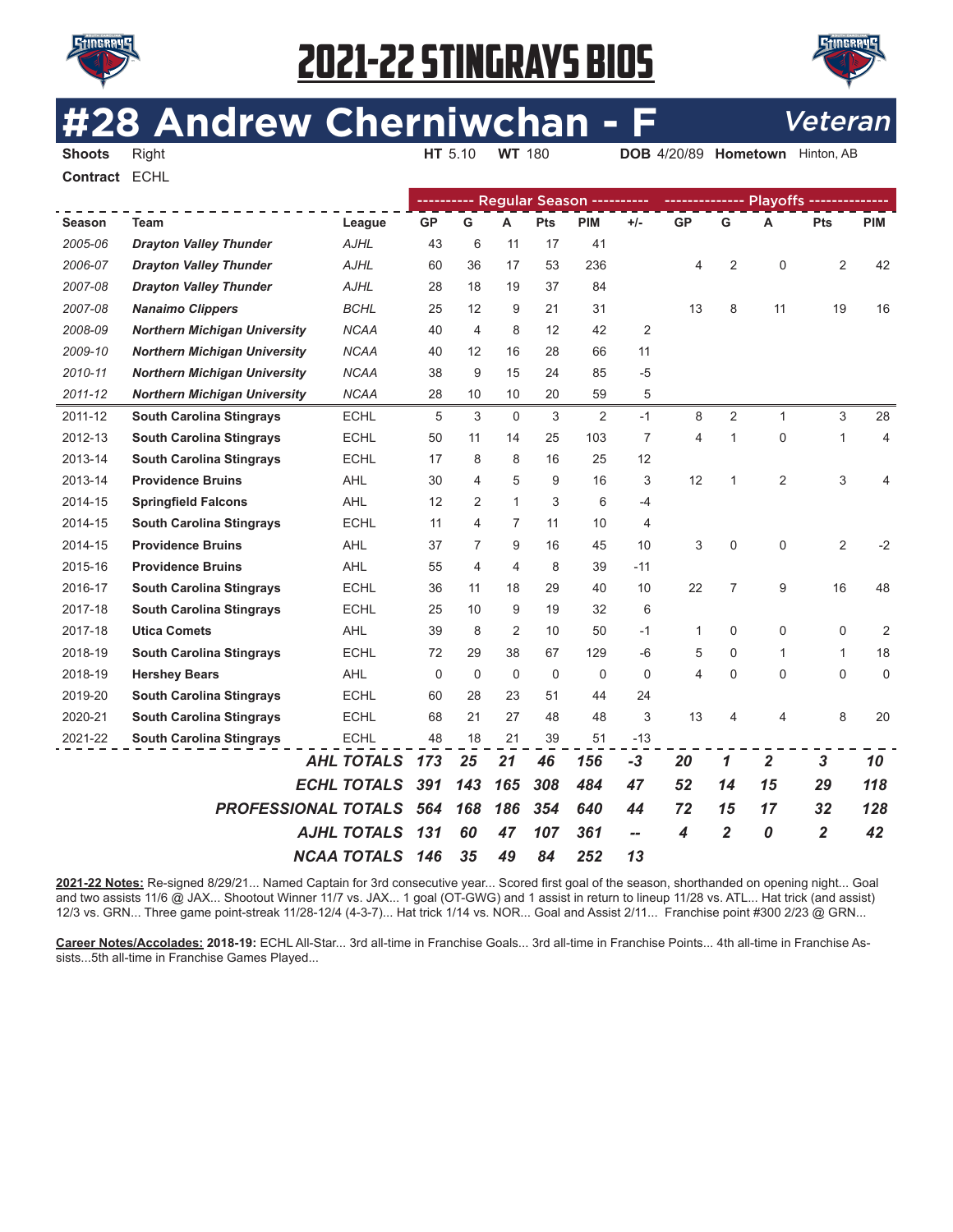

**Contract** ECHL

### 2021-22 STINGRAYS BIOS



# **429/97 Hometown Pittsburgh, PA COLEMAN - F** Rookie

**Shoots** Right **HT** 5.7 **WT** 176 **DOB** 4/29/97 **Hometown** Pittsburgh, PA

---------- Regular Season ---------- --------------- Playoffs -- - - - - - $\frac{1}{2}$ **Season Team League GP G A Pts PIM +/- GP G A Pts PIM** *2013-14 Muskegon Lumberjacks USHL* 1 0 0 0 0 0 *2014-15 Keystone Miners NAHL* 55 5 25 30 30 10 3 0 0 0 0 *2014-15 Muskegon Lumberjacks USHL* 3 0 0 0 14 -2 *2015-16 Muskegon Lumberjacks USHL* 49 3 6 9 6 -15 *2016-17 Robert Morris University NCAA* 26 1 5 6 8 2 *2017-18 Robert Morris University NCAA* 33 1 3 4 12 -8 *2018-19 Robert Morris University NCAA* 38 5 4 9 15 -6 *2019-20 Robert Morris University NCAA* 36 9 12 21 29 8 2021-22 **South Carolina Stingrays** ECHL 15 2 1 3 2 -10 *ECHL TOTALS 15 2 1 3 2 -10 PROFESSIONAL TOTALS 15 2 1 3 2 -10 NAHL TOTALS 55 5 25 30 30 10 3 0 0 0 0 USHL TOTALS 53 3 6 9 20 -17 NCAA TOTALS 133 16 24 40 64 -4* **2021-22 Notes:** Signed 10/21/21... First career goal 12/17 vs. TOL...

**Career Notes/Accolades: 2014-15:** NAHL All-North Division Rookie Team...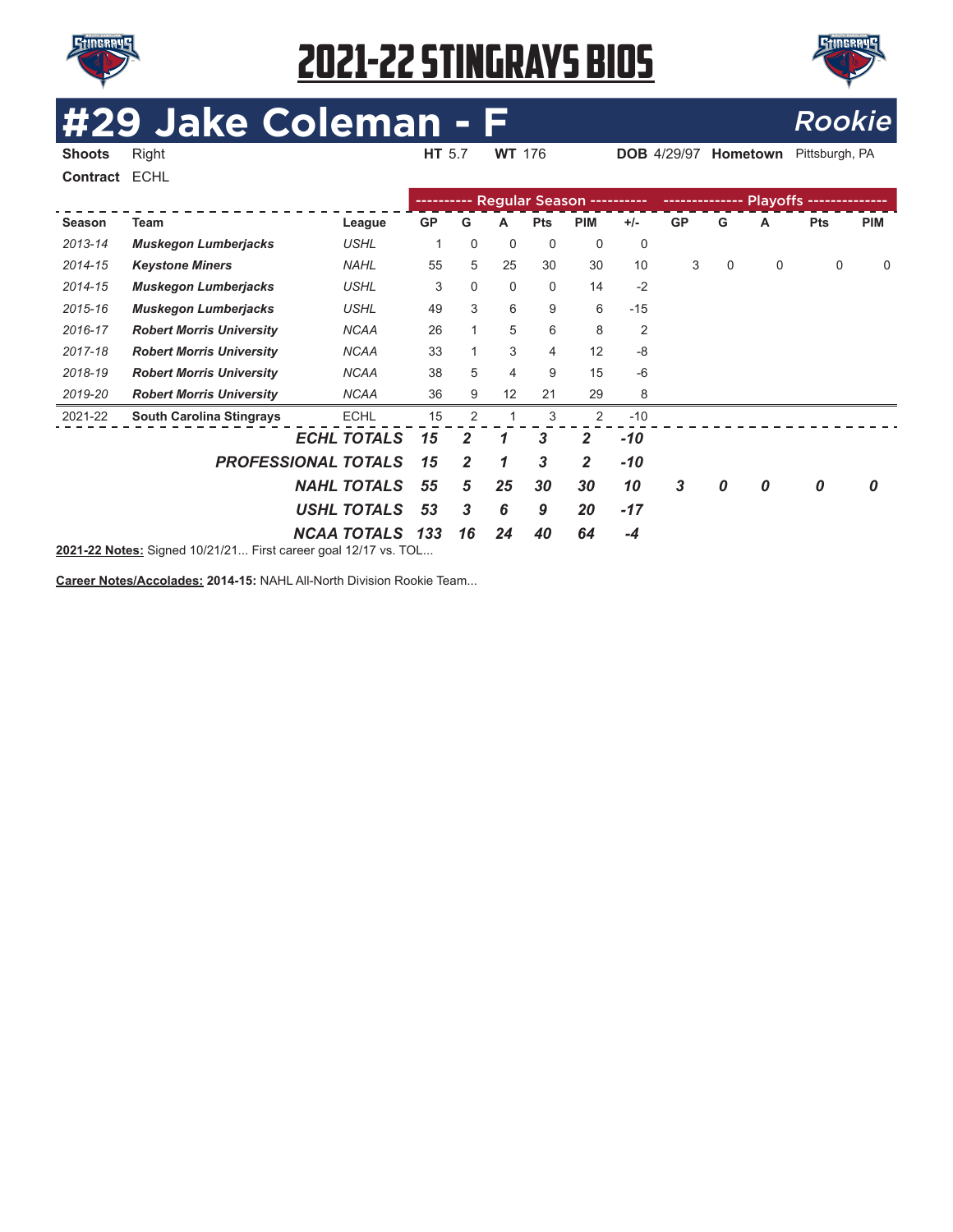

**Contract** ECHL

# 2021-22 STINGRAYS BIOS



# **#33 Evan Wardley - D**<br>Shoots Right

**DOB** 4/26/94 **Hometown** Calgary, AB

|               |                                 |                            |                |              |                |                | Regular Season ---------- |             |                |   |             | Playoffs -------------- |            |
|---------------|---------------------------------|----------------------------|----------------|--------------|----------------|----------------|---------------------------|-------------|----------------|---|-------------|-------------------------|------------|
| <b>Season</b> | <b>Team</b>                     | League                     | <b>GP</b>      | G            | А              | Pts            | <b>PIM</b>                | $+/-$       | <b>GP</b>      | G | Α           | Pts                     | <b>PIM</b> |
| 2010-11       | <b>Seattle Thunderbirds</b>     | <b>WHL</b>                 | 1              | 0            | $\mathbf 0$    | 0              | $\mathbf 0$               | $\mathbf 0$ |                |   |             |                         |            |
| $2011 - 12$   | <b>Seattle Thunderbirds</b>     | <b>WHL</b>                 | 29             | $\Omega$     | $\overline{4}$ | 4              | 43                        | $-15$       |                |   |             |                         |            |
| 2012-13       | <b>Seattle Thunderbirds</b>     | <b>WHL</b>                 | 60             | 2            | 3              | 5              | 129                       | $-21$       | 7              | 2 | 2           | 4                       | 8          |
| 2013-14       | <b>Seattle Thunderbirds</b>     | <b>WHL</b>                 | 61             | $\mathbf{1}$ | 8              | 9              | 151                       | $-5$        | 9              | 0 | $\mathbf 0$ | 0                       | 20         |
| 2014-15       | <b>Seattle Thunderbirds</b>     | <b>WHL</b>                 | 57             | 6            | 16             | 22             | 120                       | 7           | 6              | 0 | 2           | $\overline{2}$          | 8          |
| 2016-17       | <b>University of Lethbridge</b> | <b>USports</b>             | 22             | 1            | 6              | 7              | 46                        |             |                |   |             |                         |            |
| 2017-18       | <b>University of Lethbridge</b> | <b>USports</b>             | 21             | 3            | 3              | 6              | 42                        |             |                |   |             |                         |            |
| 2018-19       | <b>University of Lethbridge</b> | <b>USports</b>             | 24             | 1            | 3              | 4              | 77                        |             | $\overline{2}$ | 0 | $\mathbf 0$ | 0                       | 4          |
| 2019-20       | <b>University of Lethbridge</b> | <b>USports</b>             | 24             | 1            | 1              | 2              | 58                        |             |                |   |             |                         |            |
| 2015-16       | <b>Wheeling Nailers</b>         | <b>ECHL</b>                | 3              | $\Omega$     | 0              | 0              | $\overline{2}$            | 3           | 6              | 0 | $\mathbf 0$ | 0                       | 8          |
| 2016-17       | <b>Wheeling Nailers</b>         | <b>ECHL</b>                | 9              | 1            | 2              | 3              | 12                        | $-1$        |                |   |             |                         |            |
| 2019-20       | <b>Idaho Steelheads</b>         | <b>ECHL</b>                | 9              | $\Omega$     | 1              | $\mathbf{1}$   | 29                        | $-3$        |                |   |             |                         |            |
| 2020-21       | <b>Wheeling Nailers</b>         | <b>ECHL</b>                | 24             | $\Omega$     | $\overline{2}$ | $\overline{2}$ | 49                        | $-3$        |                |   |             |                         |            |
| 2021-22       | <b>Syracuse Crunch</b>          | AHL                        | 4              | $\Omega$     | 1              | $\mathbf{1}$   | 6                         | 0           |                |   |             |                         |            |
| 2021-22       | <b>Texas Stars</b>              | <b>AHL</b>                 | $\overline{2}$ | $\Omega$     | 0              | 0              | 2                         | $-1$        |                |   |             |                         |            |
| 2021-22       | <b>Idaho Steelheads</b>         | <b>ECHL</b>                | 22             | $\Omega$     | 3              | 3              | 69                        | 3           |                |   |             |                         |            |
| 2021-22       | <b>South Carolina Stingrays</b> | <b>ECHL</b>                |                |              |                |                |                           |             |                |   |             |                         |            |
|               |                                 | <b>AHL TOTALS</b>          | 6              | 0            | 1              | 1              | 8                         | $-1$        |                |   |             |                         |            |
|               |                                 | <b>ECHL TOTALS</b>         | 67             | 1            | 8              | 9              | 161                       | 1           | 6              | 0 | 0           | 0                       | 8          |
|               |                                 | <b>PROFESSIONAL TOTALS</b> | 73             | 1            | 9              | 10             | 169                       | 0           | 6              | 0 | 0           | 0                       | 8          |
|               |                                 | <b>USPORTS TOTALS</b>      | 91             | 6            | 13             | 19             | 223                       |             | 2              | 0 | 0           | 0                       | 4          |
|               |                                 | <b>WHL TOTALS</b>          | 208            | 9            | 31             | 40             | 443                       | $-34$       | 22             | 2 | 4           | 6                       | 36         |
|               |                                 |                            |                |              |                |                |                           |             |                |   |             |                         |            |

**2021-22 Notes:** Acquired 3/16 from Idaho w/ McAuley for Ryan Dmowski...

**Career Notes/Accolades: 2014-15:** NAHL All-North Division Rookie Team...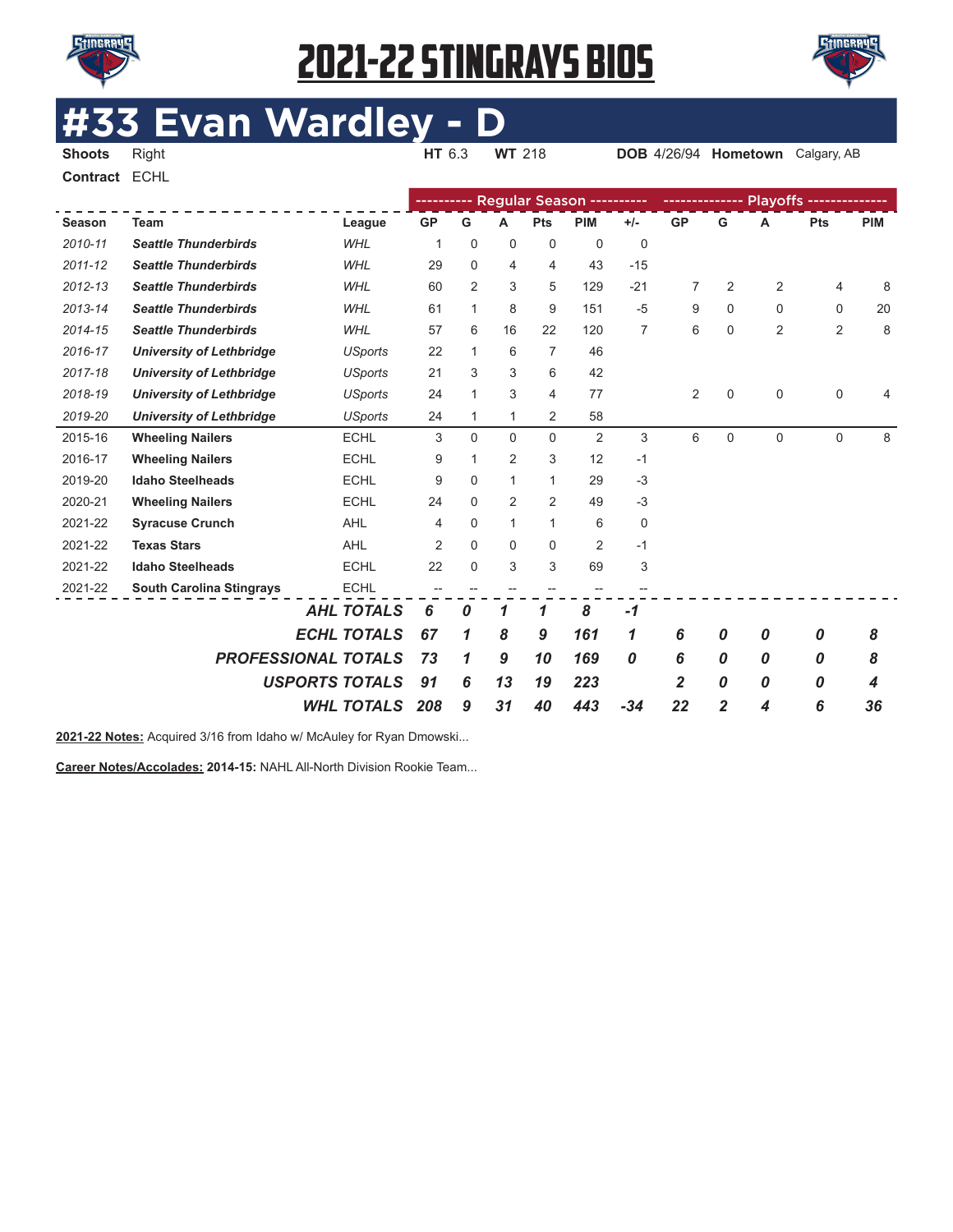



# **#38 Gregory DiTomaso - D** Rookie

**DOB** 3/12/96 **Hometown** Toronto, ON

**Contract** AHL-HER

|         |                                             |                     |           |                |                |                | ---------- Regular Season ---------- |       |                |              |    | --------------- |            |
|---------|---------------------------------------------|---------------------|-----------|----------------|----------------|----------------|--------------------------------------|-------|----------------|--------------|----|-----------------|------------|
| Season  | <b>Team</b>                                 | League              | <b>GP</b> | G              | A              | Pts            | <b>PIM</b>                           | $+/-$ | <b>GP</b>      | G            | A  | Pts             | <b>PIM</b> |
| 2013-14 | <b>Mississauga Steelheads</b>               | OHL                 | 64        | $\overline{2}$ | 12             | 14             | 35                                   | $-20$ | $\overline{4}$ | $\mathbf 0$  | 1  |                 | $\Omega$   |
| 2014-15 | <b>Mississauga Steelheads</b>               | OHL                 | 18        | 0              | $\overline{2}$ | $\overline{2}$ | 4                                    | $-8$  |                |              |    |                 |            |
| 2014-15 | <b>Sagniaw Spirit</b>                       | OHL                 | 47        | 3              | 17             | 20             | 34                                   | 6     | 4              | $\Omega$     |    |                 | 4          |
| 2015-16 | <b>Saginaw Spirit</b>                       | OHL                 | 30        | 1              | 7              | 8              | 12                                   | $-8$  |                |              |    |                 |            |
| 2015-16 | <b>Barrie Colts</b>                         | OHL                 | 28        | 3              | $\overline{7}$ | 10             | 16                                   | 15    | 15             | $\mathbf{1}$ | 3  | 4               | 8          |
| 2016-17 | <b>Gatineau Olympiques</b>                  | <b>QMJHL</b>        | 2         | 0              | 0              | 0              | 0                                    | $-2$  |                |              |    |                 |            |
| 2016-17 | <b>St. Catharines Falcons</b>               | <b>GOJHL</b>        | 35        | 20             | 52             | 72             | 30                                   |       | 16             | 3            | 16 | 19              | 28         |
| 2017-18 | <b>Ryerson University</b><br><b>USports</b> |                     | 28        | $\overline{2}$ | 14             | 16             | 10                                   |       | 5              | 0            | 2  | $\overline{2}$  | 0          |
| 2018-19 | <b>Ryerson University</b><br><b>USports</b> |                     | 26        | 4              | 16             | 20             | 10                                   |       | 5              | $\mathbf 0$  | 3  | 3               | $\Omega$   |
| 2019-20 | <b>Ryerson University</b>                   | <b>USports</b>      | 28        | 6              | 20             | 26             | 14                                   |       | 5              | 0            | 3  | 3               | 4          |
| 2020-21 | <b>Ryerson University</b>                   | <b>USports</b>      | $\Omega$  | 0              | 0              | $\Omega$       | 0                                    |       |                |              |    |                 |            |
| 2021-22 | <b>Ryerson University</b>                   | <b>USports</b>      | 7         | $\overline{2}$ | 4              | 6              | 4                                    |       |                |              |    |                 |            |
| 2021-22 | <b>South Carolina Stingrays</b>             | <b>ECHL</b>         | 19        | $\overline{2}$ | 6              | 8              | 20                                   | $-6$  |                |              |    |                 |            |
|         |                                             | <b>ECHL TOTALS</b>  | 19        | 2              | 6              | 8              | 20                                   | -6    |                |              |    |                 |            |
|         | <b>PROFESSIONAL TOTALS</b>                  |                     | 19        | $\overline{2}$ | 6              | 8              | 20                                   | -6    |                |              |    |                 |            |
|         | <b>USPORTS TOTALS</b>                       |                     | 89        | 14             | 54             | 68             | 38                                   |       | 15             | 0            | 8  | 8               | 4          |
|         |                                             | <b>OHL TOTALS</b>   | 187       | 9              | 45             | 54             | 101                                  | $-15$ | 23             | 1            | 5  | 6               | 12         |
|         |                                             | <b>QMJHL TOTALS</b> | 2         | $\pmb{0}$      | 0              | 0              | 0                                    | $-2$  |                |              |    |                 |            |
|         |                                             | <b>GOJHL TOTALS</b> | 35        | 20             | 52             | 72             | 30                                   |       | 16             | 3            | 16 | 19              | 28         |

**2021-22 Notes:** Signed 1/4/22...

**Career Notes/Accolades:**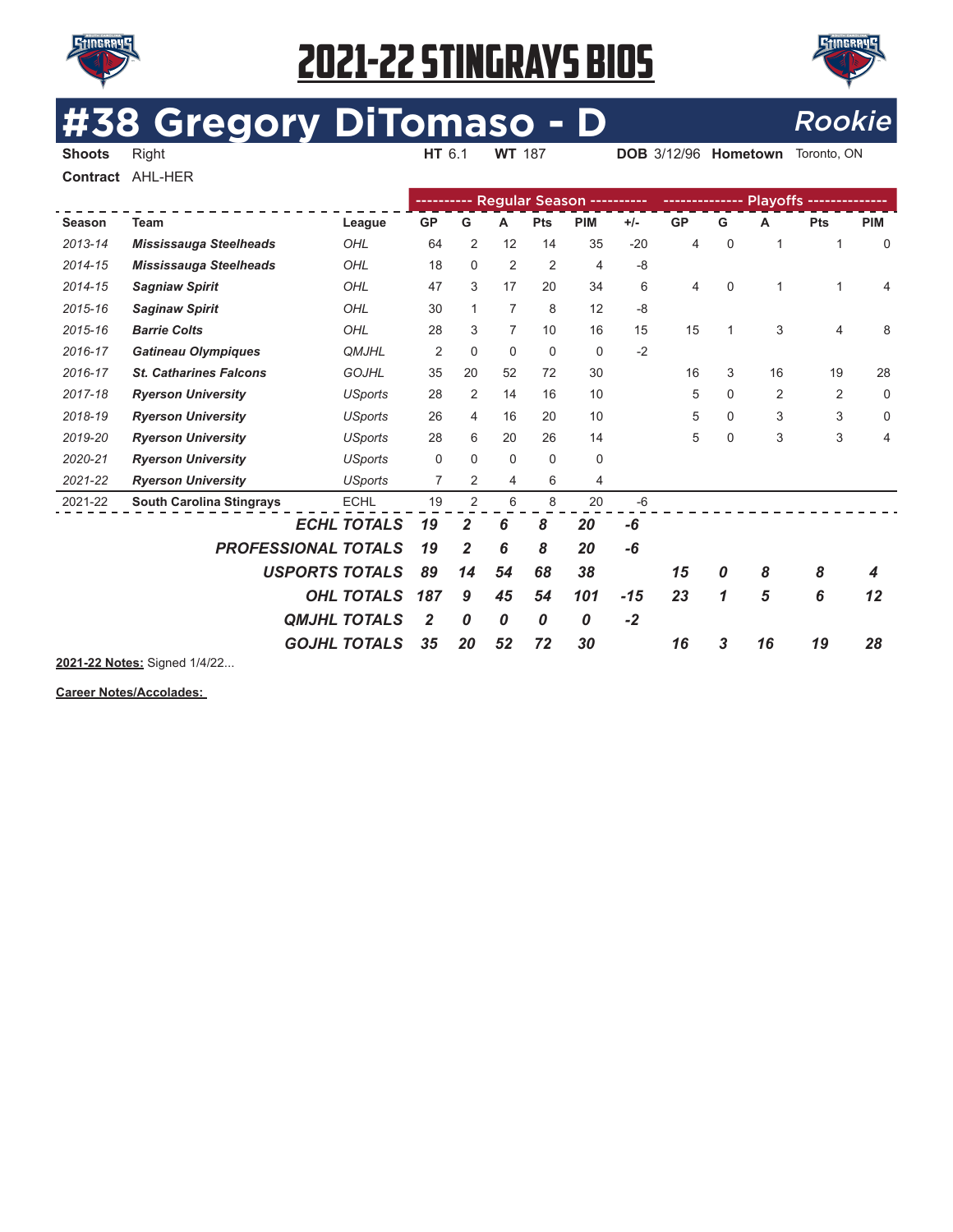



### **#39 Croix Evingson - D** Rookie

| <b>Shoots</b> | Left                            |                    | HT 6.6    |                | <b>WT 230</b> |            |                                      |                | <b>DOB</b> 8/28/97 |   | Hometown    | Anchorage, AK |             |
|---------------|---------------------------------|--------------------|-----------|----------------|---------------|------------|--------------------------------------|----------------|--------------------|---|-------------|---------------|-------------|
| Contract ECHL |                                 |                    |           | <b>Drafted</b> |               |            | WPG, 2017, Rd. 7 (#211)              |                |                    |   |             |               |             |
|               |                                 |                    |           |                |               |            | ---------- Regular Season ---------- |                |                    |   |             |               |             |
| Season        | <b>Team</b>                     | League             | <b>GP</b> | G              | A             | <b>Pts</b> | <b>PIM</b>                           | $+/-$          | <b>GP</b>          | G | A           | <b>Pts</b>    | <b>PIM</b>  |
| 2015-16       | <b>Kenai River Brown Bears</b>  | <b>NAHL</b>        | 38        |                | 3             | 4          | 18                                   | $-29$          |                    |   |             |               |             |
| 2015-16       | <b>Chicago Steel</b>            | <b>USHL</b>        | 16        |                | $\Omega$      | 1          | 14                                   | $-3$           |                    |   |             |               |             |
| 2016-17       | <b>Shreveport Mudbugs</b>       | <b>NAHL</b>        | 59        | 12             | 40            | 52         | 125                                  | 30             | 3                  |   | $\mathbf 0$ | 1             | $\mathbf 0$ |
| 2017-18       | <b>UMass - Lowell</b>           | <b>NCAA</b>        | 16        |                | 5             | 6          | 10                                   | $\overline{2}$ |                    |   |             |               |             |
| 2018-19       | <b>UMass - Lowell</b>           | <b>NCAA</b>        | 16        | $\Omega$       | 2             | 2          | 4                                    | $-5$           |                    |   |             |               |             |
| 2020-21       | <b>Niagara University</b>       | <b>NCAA</b>        | 21        |                | 11            | 12         | 16                                   | -6             |                    |   |             |               |             |
| 2020-21       | Jacksonville Icemen             | <b>ECHL</b>        | 7         | $\Omega$       | 1             | 1          | 4                                    | $\mathbf{0}$   |                    |   |             |               |             |
| 2021-22       | Jacksonville Icemen             | <b>ECHL</b>        | 40        |                | 4             | 5          | 15                                   | $-4$           |                    |   |             |               |             |
| 2021-22       | <b>South Carolina Stingrays</b> | <b>ECHL</b>        | 3         | 0              | 0             | 0          | 0                                    | $\mathbf 0$    |                    |   |             |               |             |
|               |                                 | <b>ECHL TOTALS</b> | 50        | 1              | 5             | 6          | 19                                   | -4             |                    |   |             |               |             |
|               | <b>PROFESSIONAL TOTALS</b>      |                    | 50        | 1              | 5             | 6          | 19                                   | $-4$           |                    |   |             |               |             |
|               |                                 | <b>NCAA TOTALS</b> | 246       | 19             | 72            | 91         | 199                                  | $-52$          | 21                 | 1 | 6           | 7             | 16          |
|               |                                 | <b>USHL TOTALS</b> | 16        | 1              | 0             | 1          | 14                                   | $-3$           |                    |   |             |               |             |
|               |                                 | <b>NAHL TOTALS</b> | 97        | 13             | 43            | 56         | 143                                  | 1              | 3                  |   | 0           | 1             | 0           |

2021-22 Notes: Traded for Victor Hadfield 3/11...

**Career Notes/Accolades: 2016-17:** NAHL Defenseman of the Year... NAHL First All-Star Team... Most Points by Defenseman... Most Assists by Defenseman... NAHL South Defenseman of the Year... NAHL All-South Division Team

#### **#42 Karl Boudrias - D**

| <b>Shoots</b>   | Right                           |                         |             | HT 5.10        | <b>WT</b> 175 |            |                           | <b>DOB 7/4/97</b> |                |             | <b>Hometown</b> | Cumming, GA             |            |
|-----------------|---------------------------------|-------------------------|-------------|----------------|---------------|------------|---------------------------|-------------------|----------------|-------------|-----------------|-------------------------|------------|
| <b>Contract</b> | <b>ECHL</b>                     |                         |             |                |               |            |                           |                   |                |             |                 |                         |            |
|                 |                                 |                         | ----------- |                |               |            | Regular Season ---------- |                   | -------------- |             |                 | Playoffs -------------- |            |
| Season          | Team                            | League                  | <b>GP</b>   | G              | А             | <b>Pts</b> | <b>PIM</b>                | $+/-$             | <b>GP</b>      | G           | A               | <b>Pts</b>              | <b>PIM</b> |
| 2016-17         | Rimouski Océanic                | <b>QMJHL</b>            | 49          | 0              | 4             | 4          | 13                        | $-8$              | 1              | $\Omega$    | $\mathbf 0$     | 0                       | 0          |
| 2017-18         | Rimouski Océanic                | <b>QMJHL</b>            | 28          | 0              | 4             | 4          | 29                        | $-3$              |                |             |                 |                         |            |
| 2017-18         | <b>Val-d'Or Foreurs</b>         | <b>QMJHL</b>            | 32          | $\overline{2}$ | 6             | 8          | 37                        | $-41$             | 4              | 0           | 0               | 0                       | 4          |
| 2018-19         | <b>Val-d'Or Foreurs</b>         | <b>QMJHL</b>            | 59          | 4              | 15            | 19         | 42                        | $-26$             | $\overline{7}$ | $\mathbf 1$ | 3               | 4                       | 4          |
| 2019-20         | <b>Val-d'Or Foreurs</b>         | <b>QMJHL</b>            | 35          | 8              | 13            | 21         | 24                        | 0                 |                |             |                 |                         |            |
| 2019-20         | <b>Chicoutimi Saguenée</b>      | <b>QMJHL</b>            | 24          | 3              | 12            | 15         | 27                        | 9                 |                |             |                 |                         |            |
| 2020-21         | <b>Boston College</b>           | <b>QMJHL</b>            | 29          | 2              | 18            | 20         | 27                        | 10                | 9              | 0           | 0               | 3                       | 8          |
| 2021-22         | <b>Worcester Railers</b>        | <b>ECHL</b>             | 23          | 0              | 8             | 8          | 15                        | 4                 |                |             |                 |                         |            |
| 2021-22         | <b>South Carolina Stingrays</b> | <b>ECHL</b>             | 13          | 4              | 1             | 5          | 21                        | $-2$              |                |             |                 |                         |            |
|                 |                                 | <b>ECHL TOTALS</b>      | 36          | 4              | 9             | 13         | 36                        | 2                 |                |             |                 |                         |            |
|                 | <b>PROFESSIONAL TOTALS</b>      |                         | 36          | 4              | 9             | 13         | 36                        | $\overline{2}$    |                |             |                 |                         |            |
|                 |                                 | <b>QMJHL TOTALS 246</b> |             | 19             | 72            | 91         | 199                       | $-52$             | 21             | 1           | 6               | 7                       | 16         |

**2021-22 Notes:** Traded for future considerations 1/29/22... Offcially added to roster 2/1.

**Career Notes/Accolades: 2019-20:** Hockey East Regular Season Champion... **2017-18:** Hockey East Regular Season Champion...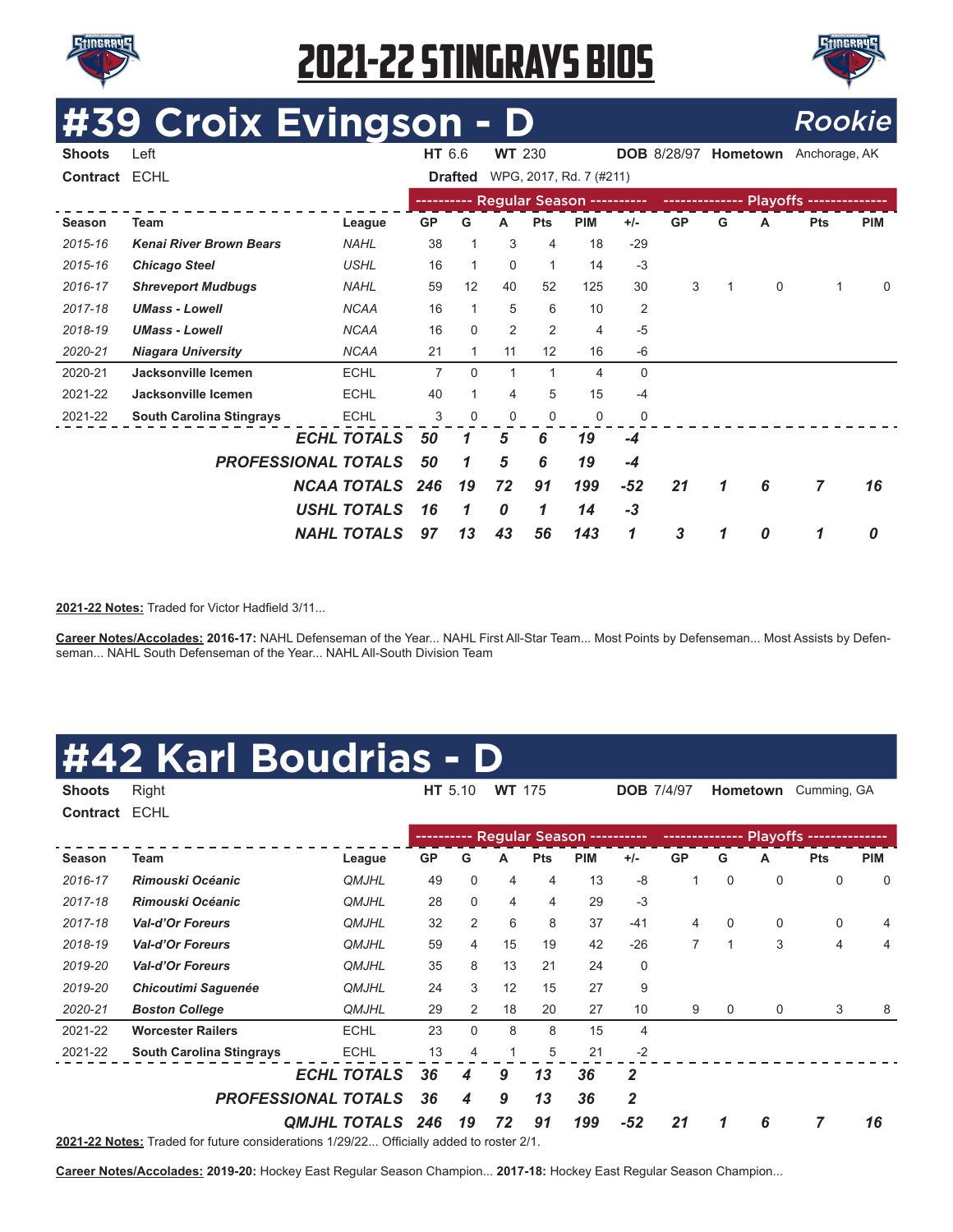



# **4 Connor Moore - D**<br>Right Man HT 5.10 WT 175

**Shoots** Right **HT** 5.10 **WT** 175 **DOB** 7/4/97 **Hometown** Cumming, GA

| Contract ECHL |                                 |                            |             |                |    |            |                           |       |           |   |   |            |            |
|---------------|---------------------------------|----------------------------|-------------|----------------|----|------------|---------------------------|-------|-----------|---|---|------------|------------|
|               |                                 |                            | ----------- |                |    |            | Regular Season ---------- |       |           |   |   |            |            |
| Season        | Team                            | League                     | GP          | G              | A  | <b>Pts</b> | <b>PIM</b>                | $+/-$ | <b>GP</b> | G | A | <b>Pts</b> | <b>PIM</b> |
| 2013-14       | <b>Youngstown Phantoms</b>      | <b>USHL</b>                |             | 1              | 0  | 1          | 0                         | 0     |           |   |   |            |            |
| 2014-15       | <b>Youngstown Phantoms</b>      | <b>USHL</b>                | 2           | 0              | 1  | 1          | 0                         | 0     |           |   |   |            |            |
| 2015-16       | <b>Youngstown Phantoms</b>      | <b>USHL</b>                | 60          | 7              | 26 | 33         | 32                        | 23    |           |   |   |            |            |
| 2016-17       | <b>Boston College</b>           | <b>NCAA</b>                | 40          | 1              | 12 | 13         | 24                        | 17    |           |   |   |            |            |
| 2017-18       | <b>Boston College</b>           | <b>NCAA</b>                | 37          | 5              | 12 | 17         | 16                        | 4     |           |   |   |            |            |
| 2018-19       | <b>Boston College</b>           | <b>NCAA</b>                | 29          |                | 5  | 6          | 12                        | $-1$  |           |   |   |            |            |
| 2019-20       | <b>Boston College</b>           | <b>NCAA</b>                | 39          | 2              | 7  | 9          | 12                        | 9     |           |   |   |            |            |
| 2020-21       | <b>South Carolina Stingrays</b> | <b>ECHL</b>                | 28          | 0              | 7  | 7          | 14                        | 1     |           |   |   |            |            |
| 2021-22       | <b>South Carolina Stingrays</b> | <b>ECHL</b>                | 46          | 2              | 16 | 18         | 26                        | $-10$ |           |   |   |            |            |
|               |                                 | <b>ECHL TOTALS</b>         | 74          | $\overline{2}$ | 23 | 25         | 40                        | -9    |           |   |   |            |            |
|               |                                 | <b>PROFESSIONAL TOTALS</b> | 74          | $\overline{2}$ | 23 | 25         | 40                        | -9    |           |   |   |            |            |
|               |                                 | <b>USHL TOTALS</b>         | 63          | 8              | 27 | 35         | 32                        | 25    |           |   |   |            |            |
|               |                                 | <b>NCAA TOTALS</b>         | 139         | 9              | 36 | 45         | 64                        | 29    |           |   |   |            |            |

**2021-22 Notes:** Re-signed 9/2/21... Scored First Professional Goal 11/13 vs. ORL... Two assists 12/31 at ORL...

**Career Notes/Accolades: 2019-20:** Hockey East Regular Season Champion... **2017-18:** Hockey East Regular Season Champion...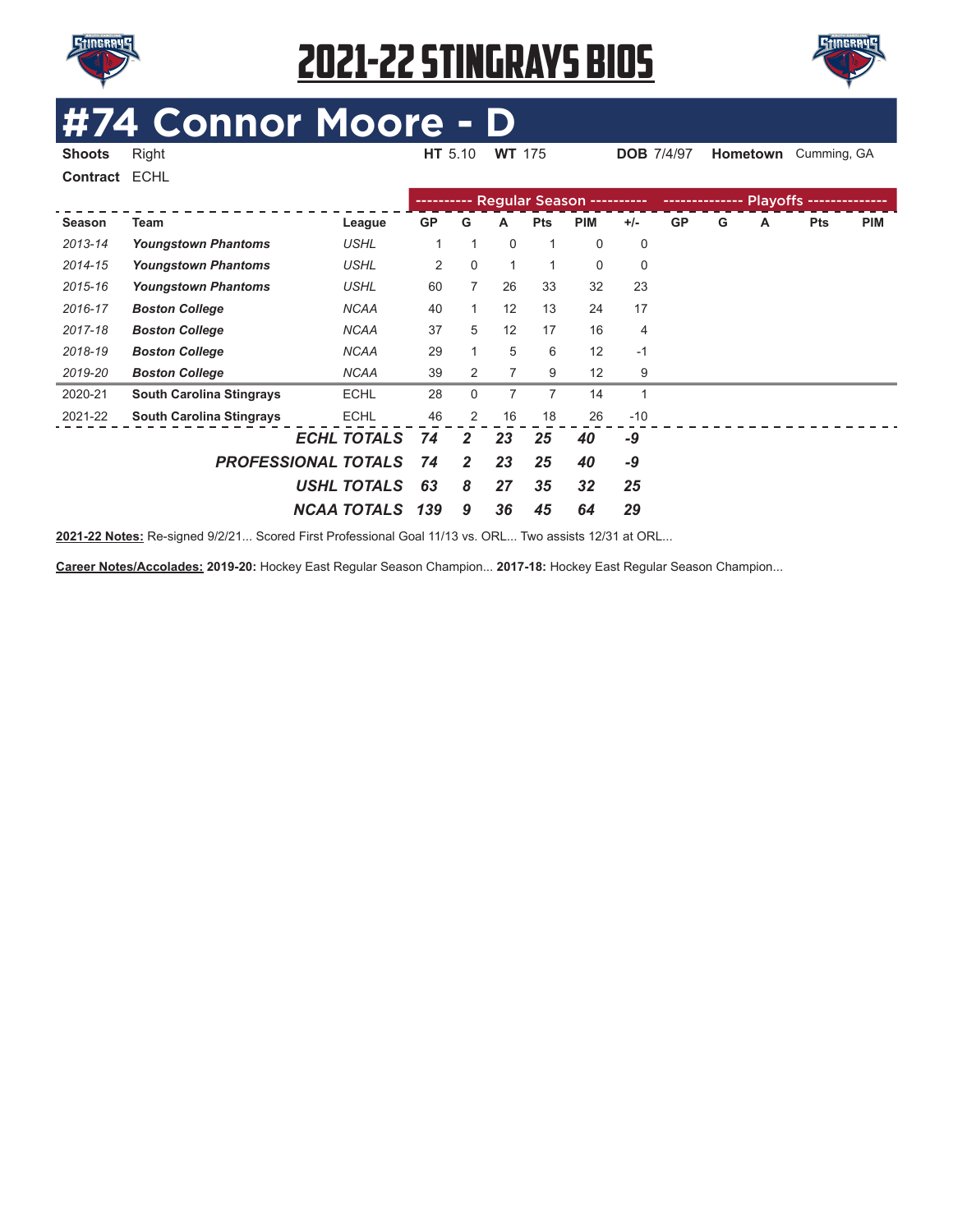



### **Hunter Shepard**

**Catch** Left **HT** 6.1 **WT** 210 **DOB** 11/7/95 **Hometown** Colleraine, MN **Contract** NHL - Washington

|             |                                  |                    |           |            |    |    |                  |              |            |        |           |            |                  |                |              |           |            | ---Potseason--- |
|-------------|----------------------------------|--------------------|-----------|------------|----|----|------------------|--------------|------------|--------|-----------|------------|------------------|----------------|--------------|-----------|------------|-----------------|
| Season Team |                                  | League             | <b>GP</b> | <b>MIN</b> | W  |    |                  | <b>SO</b>    | <b>Svs</b> | $Sv\%$ | <b>GA</b> | <b>GAA</b> | EN               | A              | <b>PIM</b>   | <b>GP</b> | <b>GAA</b> | $Sv\%$          |
| 2014-15     | <b>Bismarck Bobcats</b>          | <b>NAHL</b>        | 31        | 1739       | 14 | 14 |                  |              | 684        | 0.878  | 95        | 3.28       | 0                | $\Omega$       | 2            | 2         | 2.55       | 0.911           |
| 2015-16     | <b>Bismarck Bobcats</b>          | <b>NAHL</b>        | 50        | 2932       | 11 | 12 | 3                | 8            | 1172       | 0.926  | 93        | 1.90       | $\Omega$         | 3              | 6            | 11        | 2.28       | 0.926           |
| 2016-17     | U. Minnesota - Duluth            | <b>NCAA</b>        | 2         | 93         | 0  | 2  | 0                | 0            | 47         | 0.922  | 4         | 2.58       | 0                | $\Omega$       | $\Omega$     |           |            |                 |
| 2017-18     | U. Minnesota - Duluth            | <b>NCAA</b>        | 41        | 2393       | 25 | 14 | 1                | 8            | 936        | 0.925  | 76        | 1.91       | 0                | $\overline{2}$ | $\Omega$     |           |            |                 |
| 2018-19     | U. Minnesota - Duluth            | <b>NCAA</b>        | 42        | 2556       | 29 | 11 | 2                | 7            | 899        | 0.923  | 75        | 1.76       | 0                |                | $\Omega$     |           |            |                 |
| 2019-20     | U. Minnesota - Duluth            | <b>NCAA</b>        | 34        | 2033       | 22 | 10 | 2                | 2            | 826        | 0.918  | 74        | 2.18       | 0                |                | 2            |           |            |                 |
| 2020-21     | <b>Hershey Bears</b>             | <b>AHL</b>         | 3         | 180        | 3  | 0  | 0                |              | 93         | 0.969  | 3         | 1.00       | 0                | 0              | $\Omega$     |           |            |                 |
| 2020-21     | <b>South Carolina Stingrays</b>  | <b>ECHL</b>        | 21        | 1222       | 12 | 6  |                  |              | 612        | 0.922  | 52        | 2.55       | 2                | $\Omega$       | $\Omega$     | 13        | 3.38       | 0.883           |
| 2021-22     | <b>Hershey Bears</b>             | <b>AHL</b>         | 9         | 494        | 5  | 3  | 0                |              | 200        | 0.922  | 17        | 2.06       |                  | $\Omega$       | $\Omega$     |           |            |                 |
|             | 2021-22 South Carolina Stingrays | <b>ECHL</b>        | 13        | 779        | 5  | 6  | 2                |              | 400        | 0.913  | 38        | 2.92       |                  | 0              | 12           |           |            |                 |
|             |                                  | <b>AHL TOTALS</b>  | $12 \,$   | 674        | 8  | 3  | $\boldsymbol{0}$ | 2            | 293        | 0.936  | 20        | 1.78       | 1                | 0              | 0            |           |            |                 |
|             |                                  | <b>ECHL TOTALS</b> | 34        | 2001       | 17 | 12 | 3                | $\mathbf{2}$ | 1012       | 0.918  | 90        | 2.70       | 3                | 0              | 12           | 13        | 3,38       | 0.883           |
|             | <b>PROFESSIONAL TOTALS</b>       |                    | 46        | 2675       | 25 | 15 | 3                | 3            | 1305       | 0.922  | 110       | 2.47       | 4                | 0              | 12           | 13        | 3.38       | 0.883           |
|             |                                  | <b>NAHL TOTALS</b> | 81        | 4671       | 25 | 26 | 4                | 9            | 1856       | 0.908  | 188       | 2.41       | $\boldsymbol{0}$ | 3              | 8            | 13        | 2.32       | 0.924           |
|             | <b>NCAA TOTALS</b>               |                    | 119       | 7075       | 76 | 37 | 5                | 17           | 2708       | 0.901  | 299       | 2.54       | 0                | 4              | $\mathbf{2}$ |           |            |                 |

2021-22 Notes: Signed 2-year deal w/ Washington 7/29/21... Assigned 11/4/21... Recalled by HER 11/10... Re-assigned 11/16... Tied career high w/ 40 saves on opening night 10/23... Four stints w/ Hershey so far... Recalled by HER 12/21/22... Re-assigned 2/3/22... 20-save Shutout vs. WBS Penguins on January 8... Recalled by HER 2/10... Re-Assigned 3/7/22... 30-save shutout 3/16 vs. GRN...

**Career Notes/Accolades:** NCAA-record 115 consecutive starts (10/21/17 -> 3/7/20)... First All-Time @ UMD in wins (76), GAA (1.94), Sv% (0.922), and shutouts (17)... 3x Mike Richter Finalist... 2x All-American

**2019-20:** ECHL December Goaltender of the Month... NCHC First All-Star Team... NCHC Goaltender of the Year... NCAA (West) Second All-American Team... Co-Captain @ UMD... **2018-19:** NCAA All-Tournament Team... NCAA Champion... NCHC All-Tournament Team... NCHC Champion... NCHC First All-Star Team... NCHC Goaltender of the year... NCHC Three Stars Award... NCHC Tournament MVP... NCAA (West) First All-American Team... **2017-18:** NCAA All-Tournament Team... NCAA Champion... NCHC Second All-Star Team... **2016-17:** NCHC Champion... Played w/ Coach Kotyk @ UMD... **2015-16:** NAHL All-Central Division Team... NAHL First All-Star Team... NAHL Goaltender of the Year...